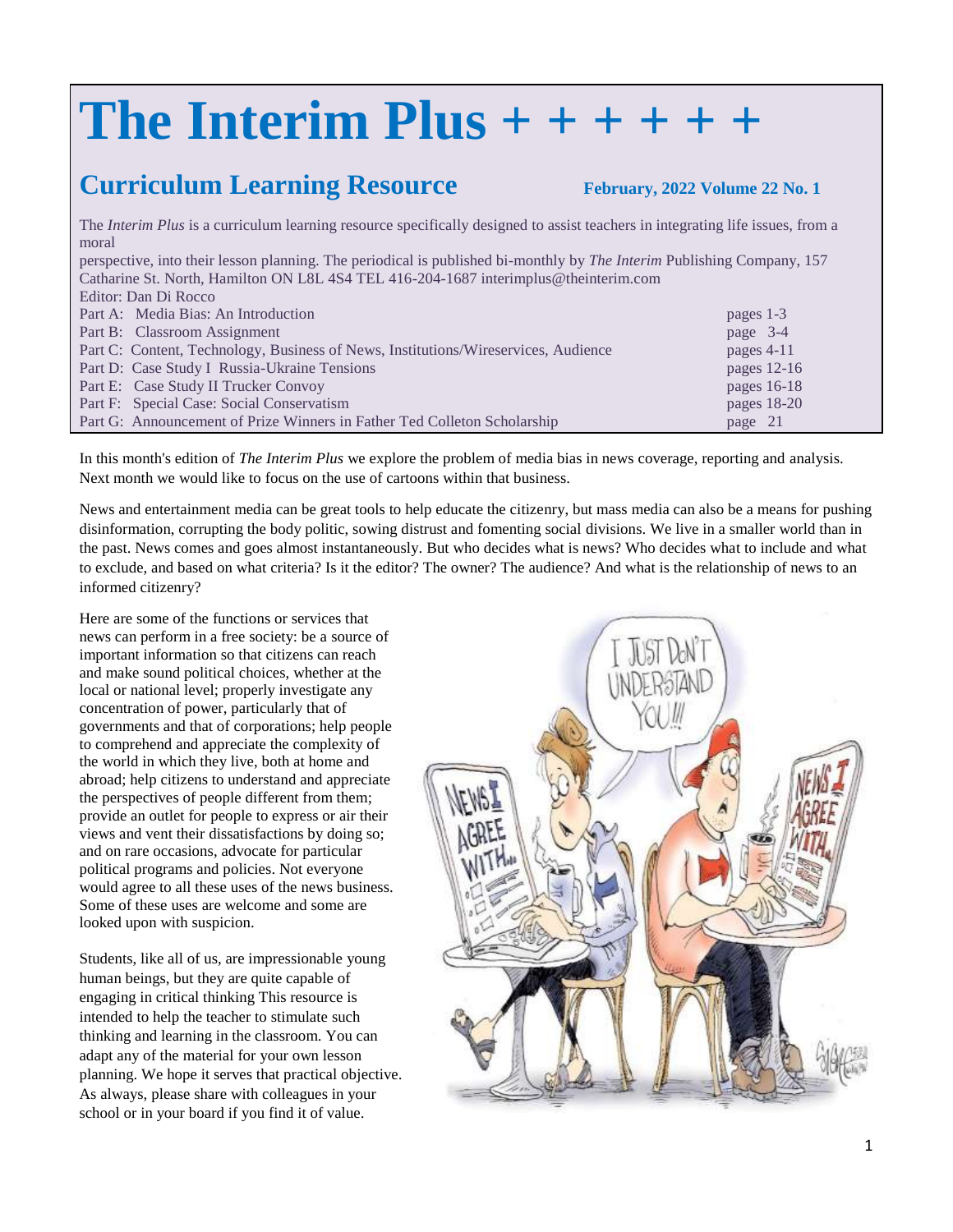# **PART A - Media Bias**

An excellent article from the recent January 30 edition of The Catholic Register provides a useful introduction to the topic. (<https://www.catholicregister.org/opinion/columnists/item/33967-sr-helena-burns-truth-and-the-world-according-to-media>)

#### *Sr. Helena Burns: Truth and the world according to media*

*When I give Media Literacy workshops to folks, I often ask: What's the first thing you think of when you think of "the media"? The overwhelming majority think: the news.*

*Of course, the term "media" is actually quite expansive and includes five categories (according to one of my astute Media Lit profs): content, technology, business, institutions and audiences. If you're surprised by "audiences" being part and parcel of "media," it's because audiences have way more power and control over media than they realize.*

*Do you look to the news media for truth? If you answered affirmatively, we need to talk. In a free country (where the media is not state-controlled), journalistic standards are such that reporters should be impartially, disinterestedly seeking out and delivering the truth as best they can, serving up their unadorned findings to us.* 

*However. Over time, news outlets have been bought out by larger and larger media and business concerns with profit motives. This is a problem. Advertisers basically support our ability to get news that's free of charge. And what wares, pray tell, are these advertisers hawking? Is it possible that advertisers might be shaping the content of the news so that we, the audience, feel we must absolutely and urgently avail ourselves of their products? Did you know that in the United States, a representative of Big Pharma sits on the board of almost all major news outlets?*

*As a news junkie who has enjoyed devouring a physical newspaper every day since I was 12 years old, I am not trashing all the valiant news organizations and news people who have kept me informed and often risked their lives to tell important stories through the years. But the times they are a-changing. Do you notice?*

*There are only five corporate behemoths (it used to be six) that own virtually all the commercial news and media produced in the world. Once fairly trustworthy, national and even local news sources now parrot the same talking points in unison. The sacred trust of the fourth estate has been compromised. Sr. Helena Burns*



*So to whom can we turn? I personally sample a large smattering of more or less independent news and information channels all over the Internet. Don't laugh because it's the Internet. The Internet can mean you and me and a microphone reporting about our neighbourhood. That's real. That's honest. And by information channels, I mean folks who are "boots on the ground" in whatever sphere I'm interested in.*

*The only problem with this citizen journalism today — besides obvious frauds and click-baiters — is ever-increasing censorship. Did you know that Twitter teamed up with AP and Reuters in 2021 to suppress what they deem "misinformation"? Could it be that misinformation means whatever might harm their bottom line? Did you know that most "fact-checking" entities are set-up and paid for by platforms that embrace special interests and special interest groups?*

*Did you know award-winning scientists, doctors and researchers are being silenced and cancelled across all media because they are trying to actually "do science" the way it's supposed to be done: by dialoguing and wrestling with the data, and because they are questioning the monolithic narratives around the pandemic?* 

*We need to be hyper-vigilant regarding news media today. Sample alternative news outlets (both secular and Catholic). I'm a big YouTube fan when it comes to news. WION out of India brings a fresh global perspective. 2nachecki is Africa reporting on itself and correcting false narratives. And who doesn't love Rebel News Canada, UK and Australia? Often, they are the only media who show up to newsworthy protests. And as much as I favour these courageous, plucky news correspondents, all media must be subjected to critical thinking and Media/News Literacy.*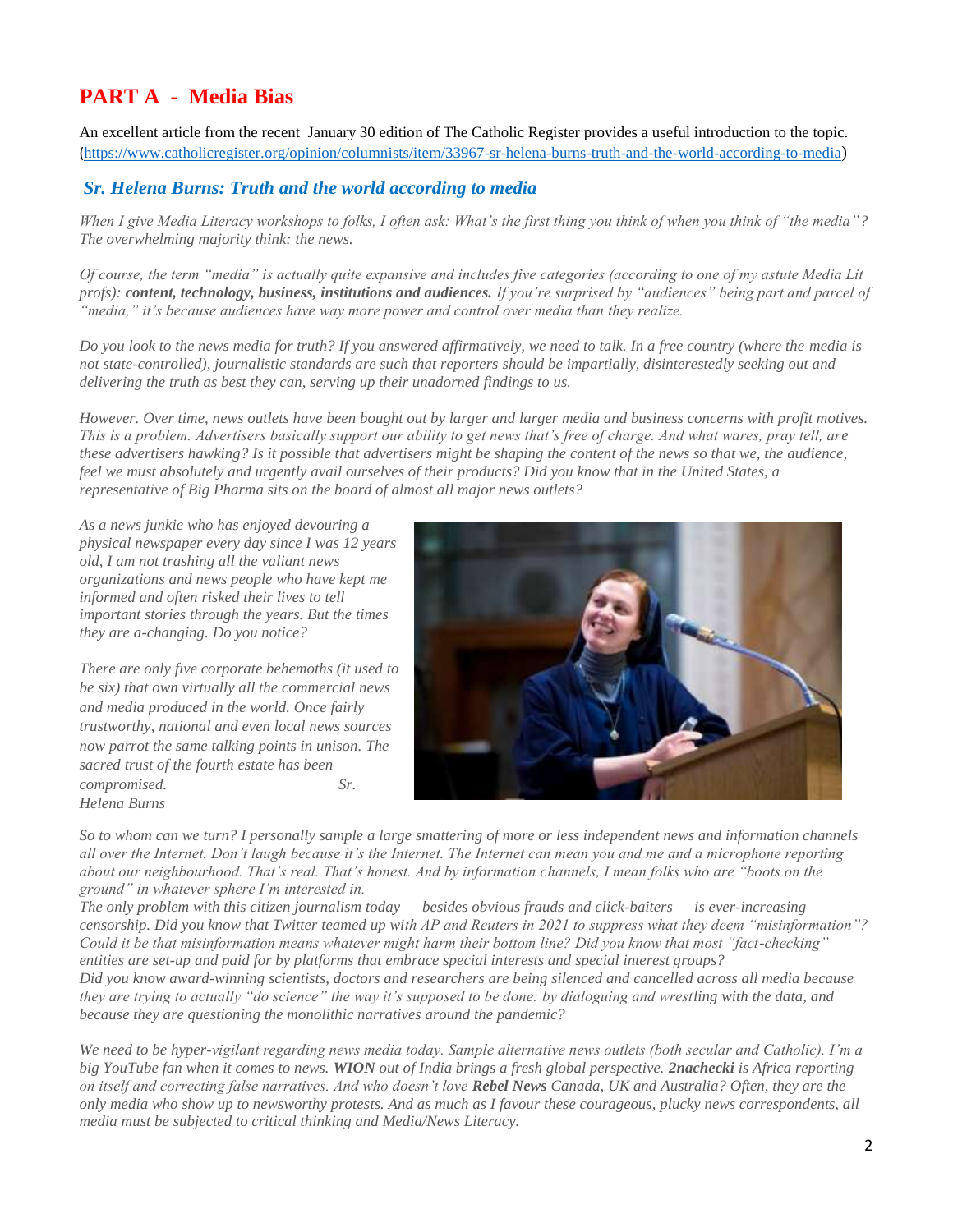*We don't need to be suspicious (a no-no in Media Literacy), but simply intelligent and questioning. If something doesn't add up, if something smells funny, if something doesn't make sense—don't just swallow it down. Investigate further. Talk back to your TV or media device. Take another look at what has conveniently been labeled "conspiracy theory." It ain't a theory if it's documented and unfolding right before your eyes. Believe your eyes.*

*Lately, I have been absolutely struck by and stuck on this passage from 2 Thessalonians 2:11 about the End Times where God says that He will send a "powerful delusion." Why? Because we didn't love God? Didn't follow His commandments? Because we were bad? No. Because we "didn't love the truth."*

(Sr. Burns, fsp, is a Daughter of St. Paul. She holds a Masters in Media Literacy Education and studied screenwriting at UCLA. Hellburns.com Twitter: @srhelenaburns.)

#### **Questions**

- 1. Explain how each of the five components may influence the other components. Provide a specific example of this interplay.
- 2. When we watch or read news sources do we really look for truth or confirmation of our own opinions?
- 3. Is it possible for journalists to be objective given the fact that in Canada the federal government supports the media outlets, both print and broadcasting, to the tune of \$600,000,000 in aid and spends massive amounts of advertising on top of that?
- 4. Can journalism be taken seriously if announcers sing from the same song book?
- 5. Why would/should the particular merger of AP and Reuters in 2021 be of great concern to news gathering and broadcasting?
- 6. If, as Burns claims, *"fact-checking" entities are set-up and paid for by platforms that embrace special interests and special interest groups* why is this scandalous? Are there any specific examples of this influence in action in the way that Covid-19 news and information are reported?
- 7. Are scientists and medical personnel fudging data or reporting honestly, objectively the findings of genuine studies in their fields? [\(https://childrenshealthdefense.org/defender/researchers-covid-](https://childrenshealthdefense.org/defender/researchers-covid-conclusions/?utm_source=salsa&eType=EmailBlastContent&eId=d7b49afb-5ed3-4ba2-a39e-e2913391b2d1)
- [conclusions/?utm\\_source=salsa&eType=EmailBlastContent&eId=d7b49afb-5ed3-4ba2-a39e-e2913391b2d1\)](https://childrenshealthdefense.org/defender/researchers-covid-conclusions/?utm_source=salsa&eType=EmailBlastContent&eId=d7b49afb-5ed3-4ba2-a39e-e2913391b2d1)
- 8. What is "citizen journalism" and what problems might be associated with it?
- 9. Why is it encumbent on readers to cross-check sources before drawing important conclusions regarding an event?
- 10. Why should we bother looking at who the news gatherers are in terms of wealth, gender, ethnicity, language, religion, race, sexual preference?
- 11. What if there were a heavy concentration of reporters/journalists who fell into one or other of those categories, how would that imperil the reflection of society and impact on that public mirror that newspapers and television are supposed to reflect?
- 12. What is our own responsibility as the audience, the consumers of news and opinions?
- 13. What is the point of the cartoon above?

# **Classroom Activity/Assignment**

The news business is quite a complicated and sophisticated business. It is also vital to a free society. In the communications field there is the creator of a message, the message itself, a means of communicating the message, and a receiver of the message. We also need to note who pays for all this at each step.

To understand this service and business better and appreciate its influence in our lives, it is good to take a closer look at the five components referenced by Sr. Helena Burns in the article cited above.

#### **Learning Activity:**

1. Divide the class into groups of 4 to 7 students, depending on the size of the class. Assign each group **one** of those five components to research, summarize, analyze, and write up a report for the rest of the class. A few questions have been generated to help the individual study group in their research. As well, for each component links to some useful web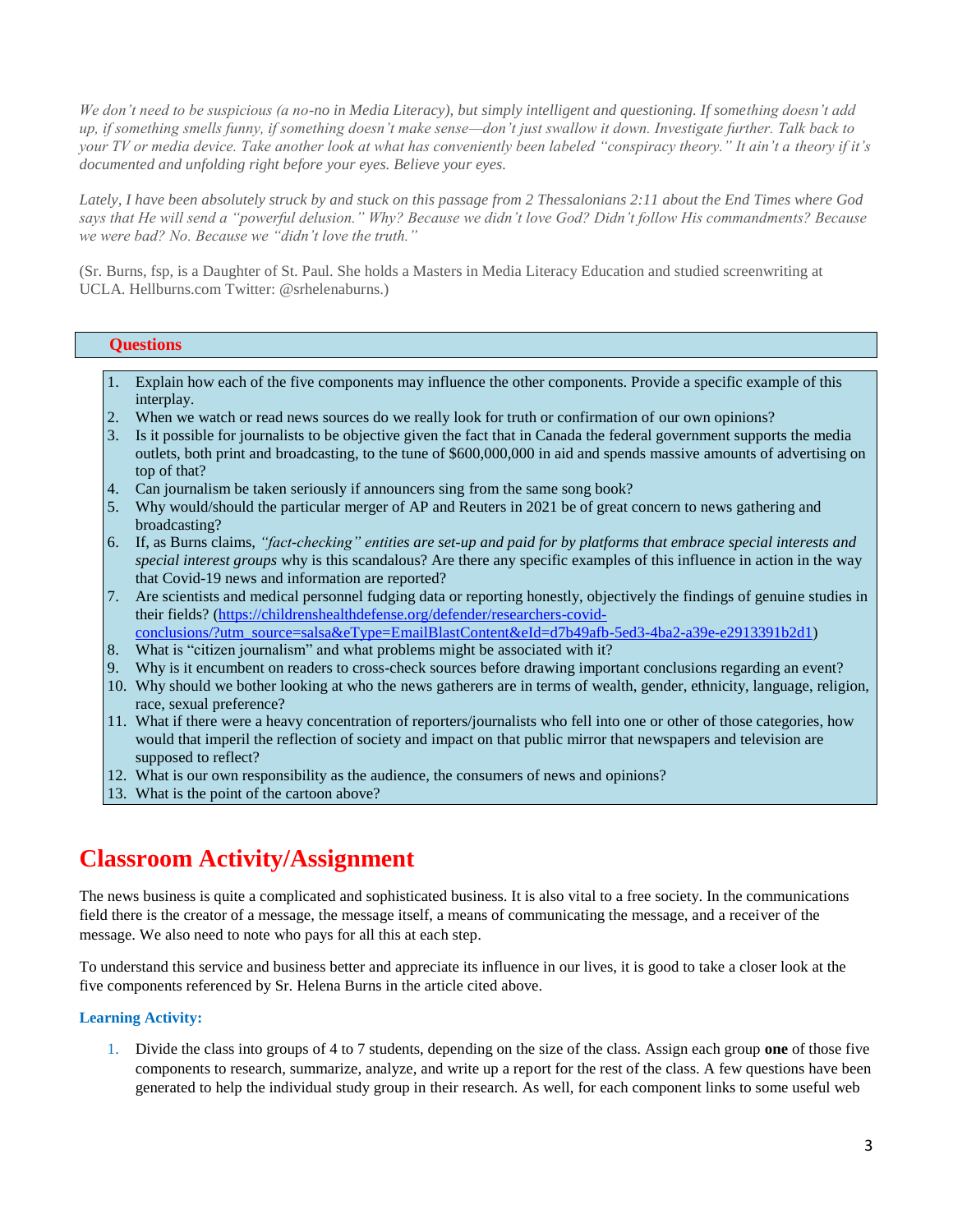articles have been provided. Neither the questions nor the articles are in any way exhaustive. Teachers may want to expand these resources. The material here is to help students get started.

- 2. Examples of media reports on various topics are also suggested for a few public issues in the news whether current events like Ukraine-Russia tensions, the Canadian trucker convoy, inflation reports, free speech or controversial issues like the COVID-19 pandemic, or government policies on immigration, taxation, abortion, day care, health spending. The approach could be utilized to address any public issue that interests the class.
- 3. The lesson(s) could take up 2-4 periods including reports from the groups and ensuing class discussion of results found by the individual groups. Each group is assigned one issue to study in the context of its coverage by the media. A division of labour should be further divided by having each student within the group tackling a different article and doing the same summarizing of arguments/findings, writing it up and helping in the compilation of the report for the group.
- 4. Evaluation of the student work and report could be a comination of self-evaluation, group evaluation and teacher evaluation of the group work. Rubrics could include such elements as: source gathering reliability; proper citation; quality of report (degree of detail, actual findings, accuracy of data provided); organization and clarity of the summary; etc. etc.
- 5. An ambitious class could also be requested to complete the study unit by publishing the entire project with the assistance of the teacher. A mark could also be assigned for the class as a whole as to how it had succeeded in completing the overall task.



# **Content**

**Regarding this component of the news business, here are some of the questions to pose in looking at a topic in the news:**

- 1. Is the content or news being reported important?
- 2. Is the report accurate in terms of specific details?
- 3. Is the report free of any bias?
- 4. How can one tell if the report is objective?
- 5. Is there evidence that the report is mostly opinion?
- 6. Are all/different sides of the issue being reported?
- 7. Is there sufficient context given to the report? Are the issues properly framed?
- 8. Are there any spokespersons interviewed? And from different sides of the issue?
- 9. Are any conclusions drawn as to the meaning of the issue?
- 10. Is the report honestly balanced, fair and objective?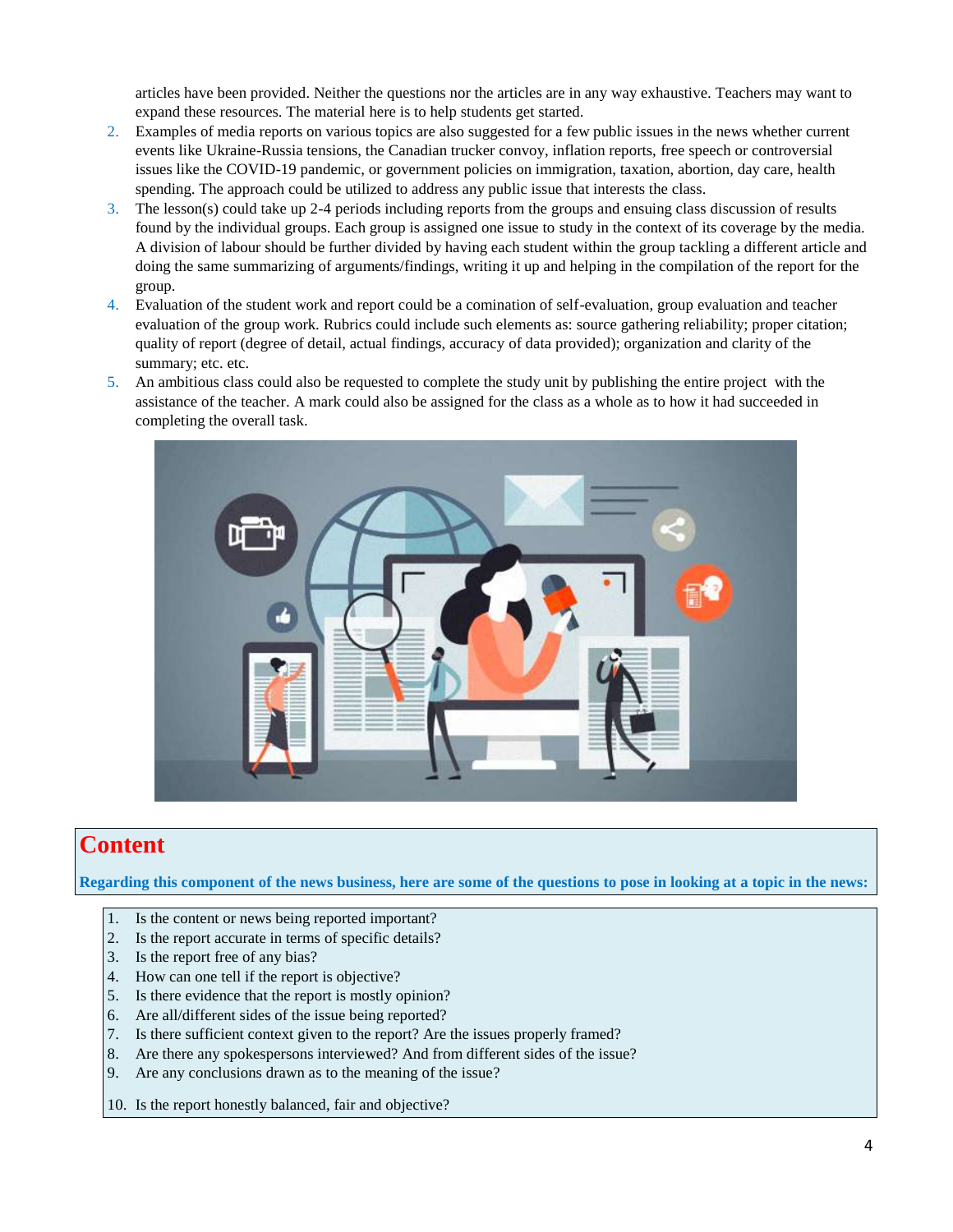11. Compare reports on the same issue from different media sources.

Consider these questions vis à vis the coverage of the ongoing tensions between Ukraine and Russia. There are additional questions based on a specific CNN news story on this international border tension.

**<https://www.rt.com/russia/548792-west-deceived-crucified-ukraine-key/>**

**<https://www.foxnews.com/opinion/tucker-carlson-biden-ukraine-policies-washington-priorities>**

*<https://www.cnn.com/2022/02/05/politics/russia-military-ukraine/index.html>*

 *the telegraph and samuel morse*



# **Technology**

**People have communicated from the time of cave-dwelling. It may have been by sound, pictographs, art, and language. Here are some questions to help in the research of technology and the news business.**

1. How has technology over the years, over past centuries, impacted the different aspects of news gathering, news reporting, news printing, news dissemination, news broadcasting, and news syndication? There are many individual technological breakthroughs made over the centuies. Each could be briefly explained as to how it impacted the news business: printing press, rotary press, offset press, monotype, linotype, photocomposing, colur printing, the telegraph, telex, stenography, photography, fax, radio, television, tape recorder, film recrding, sound recording, replay, floppy disk, chips, satellite, computer, internet, digital camera, social media, smart phones.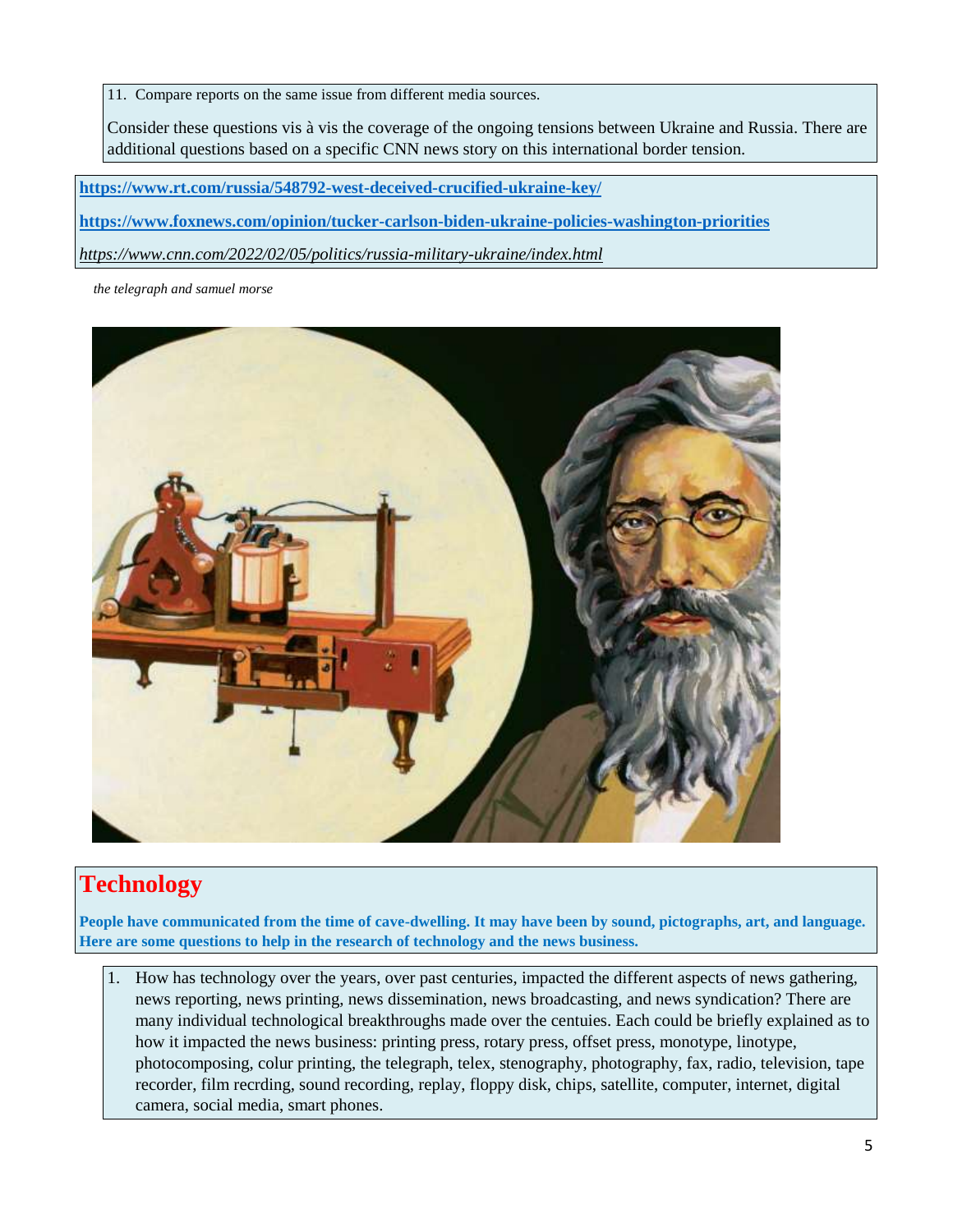2. How has the technology made it less expensive, faster, more immediate to generate news reports?

- 3. Has the speed of news gathering and dissemination been compromised by the very accalerated pace at which it is done? Why or why not?
- 4. What are some of the predictions regarding the future of the news industry from a technological point of view? Is it a hopeful future or one that is to be dreaded?

**<http://cyberjournalist.org.in/advance.html>**

**[https://online.maryville.edu/blog/future-](https://online.maryville.edu/blog/future-journalism/#:~:text=AI%20platforms%20can%20be%20used,mainstream%20than%20one%20might%20think)**

**[journalism/#:~:text=AI%20platforms%20can%20be%20used,mainstream%20than%20one%20might%20t](https://online.maryville.edu/blog/future-journalism/#:~:text=AI%20platforms%20can%20be%20used,mainstream%20than%20one%20might%20think) [hink](https://online.maryville.edu/blog/future-journalism/#:~:text=AI%20platforms%20can%20be%20used,mainstream%20than%20one%20might%20think)**

**<https://journals.sagepub.com/doi/abs/10.1177/1077699013493789?journalCode=jmqc>**

**<https://reutersinstitute.politics.ox.ac.uk/journalism-media-and-technology-trends-and-predictions-2021>**

**[https://www.ukessays.com/essays/journalism/impact-of-technology-on-journalism-and-the-production-of](https://www.ukessays.com/essays/journalism/impact-of-technology-on-journalism-and-the-production-of-news-5981.php)[news-5981.php](https://www.ukessays.com/essays/journalism/impact-of-technology-on-journalism-and-the-production-of-news-5981.php)**

**<https://www.adweek.com/performance-marketing/the-top-7-technologies-that-changed-journalism-forever/>**



*image of offset printing press courtesy of Shuttercock*

# **The Business of News**

The News Business is big business and when it comes to the print medium, news corporations have taken a big financial hit in the last few decades. The advertising dollars have migrated from print to the digital/internet media platforms. According to a report, Canadian companies that produce journalism are "saddled with tax disadvantages in selling advertising and subscriptions." (*The Shattered Mirror: News, Democracxy and Trust in the Digital Age* [\(https://ppforum.ca/project/the-shattered](https://ppforum.ca/project/the-shattered-mirror/)[mirror/\)](https://ppforum.ca/project/the-shattered-mirror/) That important report came out several years ago, in 2017, and was put out by Public Policy

Forum (PPF), an organization claiming to be a non-partisan, independent think-tank devoted to discussion of public policy in the Canadian context. It is worthwhile looking at the main findings in *The Shattered Mirror,* the problems and dangers it highlighted and its recommendations to help the news industry serve better a democratic society like Canada.

Concerns for news business go back many decades in Canadian history. At the height of the print newspaper industry the concern centered on the concentration of media outlets (both print and visual) in the hands of too few people. The fear was that such a monopoly would compromise the public health of Canada's democracy, the ability of people to be informed properly and be able to participate meaningfully in the political process to the extent that they wished to participate. According to the authors of this paper, that old style journalism was a fair reflection or mirror of the society, how it perceived itself and its shared values. But now that mirror has been shattered by the "blend of **content concentration, revenue consolidation and indifference to truth**". [my bold] These constitute troubling developments.

The report expands on this with the following claims. With the digital revolution, online actions and interactions enable the harvesting of data on individual and group preferences, behaviour and purchasing patterns — information that can then be used to market everything from content to retail goods to networks of connected individuals. People are revealed through their digital activity — they have all but come to constitute themselves by it — and the knowledge of those transactions is the commercial basis for the new communication empires [29] of Google, Facebook and Amazon. They get the largest share of ad growth in the USA. But they also impact other nations' media, because these giants straddle the world. Canadian internet sites get very small potatoes in comparison. Google and Facebook claim not to be news producers but merely technical purveyors.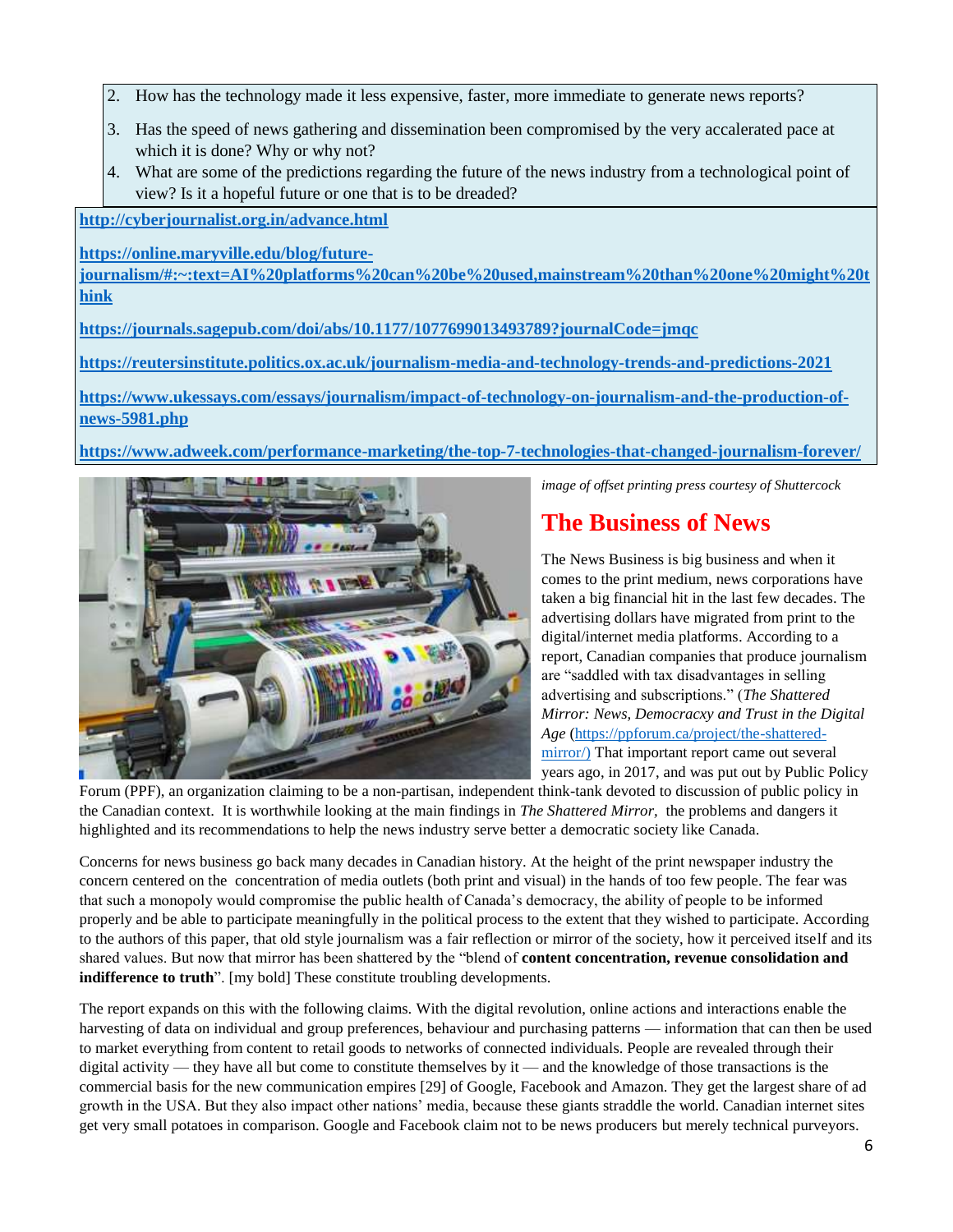[31] However, they are not neutral. They do have influence over what issues get covered, the degree of exposure and when and how. They exploit the content produced by others and they skim off all the revenue. The news producers are left with crumbs. Moreover, the report also laments the quality of the new "news model", charging that the news gathering and distribution has become less reliable because of the multiplicity of sources and the amateur background of the news gatherers and producers.



With respect to the improvement of the business model; and the quality of the product, the report makes a long list of recommendations, including:

- taxing internet use
- obliging the digital giants to an ethical investment policy
- extending Section 19.1 of the Income Tax Act to the Internet and make Google and Facebook pay taxes on revenue obtained from Canadian ad buyers
- the Government of Canada advertise only in media that qualify under Section 19 provisions
- extend GST/HST to all digital news subscription and advertising revenue for companies not qualifying under new Section 19 criteria and rebate GST/HST for those that do qualify
- amend Canada's charity laws and regulations to allow non-profit news organizations producing civic-function journalism to qualify as recipients for support from philanthropic foundations and, in some specific cases, become charities themselves
- overhaul the rules around policy advocacy by charities to allow for non-partisan civic-function journalistic activity
- review the Copyright Act's fairdealing rules to strengthen rights of news originators to control their intellectual property
- protecting the rights of content creators when content is disseminated, such that the original producer of the content should be able to decide whether it wants to share–and whether it wants to negotiate compensation in some form with the news aggregator sites like *Drudge Report*, *The Huffington Post*, *Gab*, *Breitbart News*, *Millenial Post, National News Watch, etc. etc.*
- create a Future of Journalism & Democracy Fund to foster excellence in digital news innovation to help the transition of community newspapers to a digital platform and to support independent journalists and organizations that produce civic-function journalism, with special attention to local news, investigative and accountability journalism, and the use of data and evidence in journalism
- establish a local mandate for The Canadian Press so as to create a professional, open-source news service to supplement waning local and regional coverage of civic-function news with trustworthy news from an organization with high journalistic standards
- establish an Indigenous journalism initiative in keeping with a new era of reconciliation, self-government and nationto-nation relations
- establish a research institute dedicated to the study of news and democracy to offset the dearth of data about Canadians' media habits, preferences and attitudes, and to track the challenge of fake news and assess measures for countering it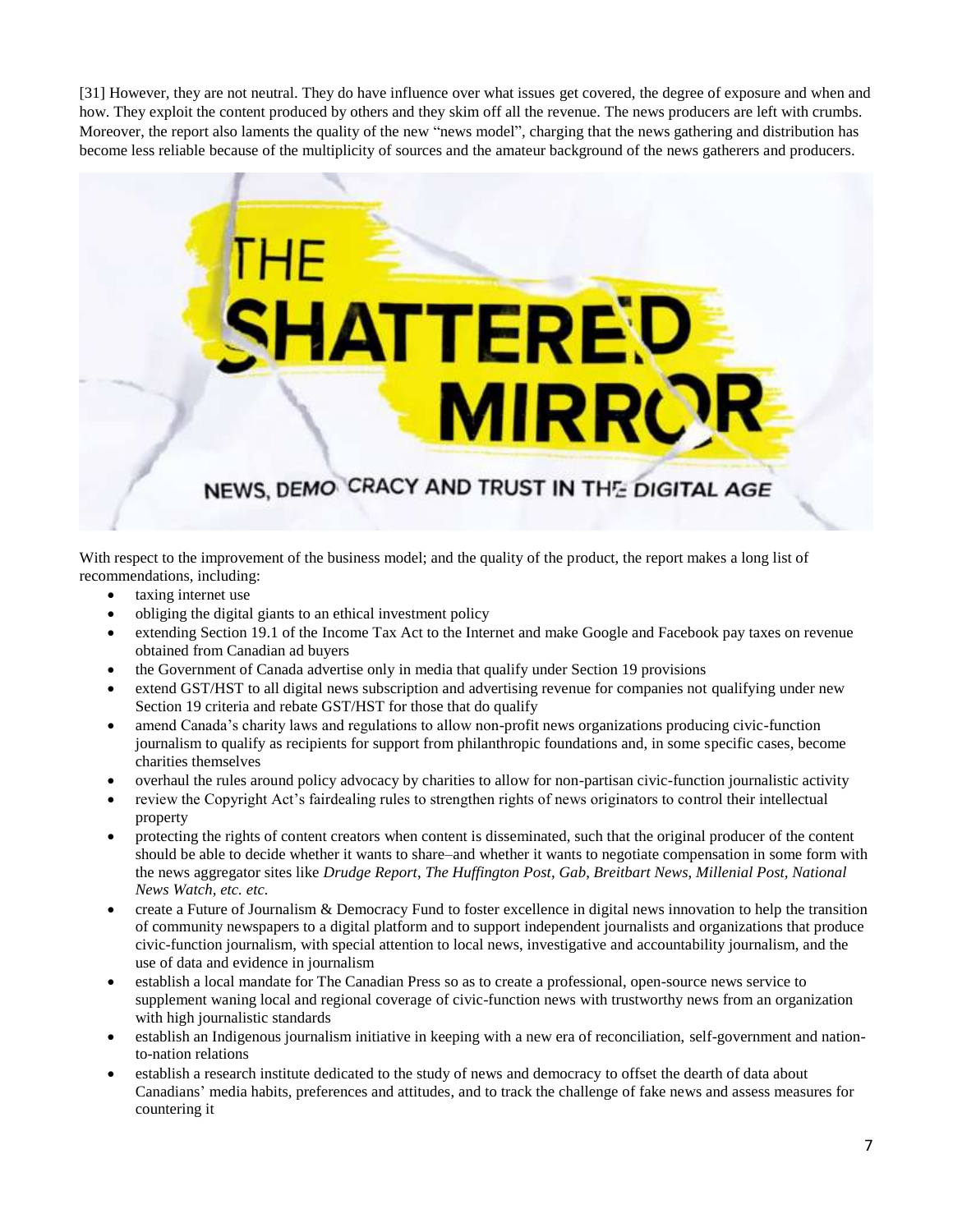- bolster the 'inform' imperative in the CBC mandate
- give sufficient financing for CBC online to free up **cbc.ca** of the need to "attract eyeballs" for digital advertising and free it from the "clickbait" mentality that devalues serious journalism
- transform CBC's content distribution so as to increase the impact of its journalism and nourish the development of a more dynamic and diverse news ecosystem
- broaden the dissemination of CBC news to act as a counterweight to the presence of fake news and in support of digital innovation by young media innovators across the country.

The readers or consumer of news, in all its different forms and shapes, may not be aware of the limitations and challenges that beset the news industry. The financial or business model originally set up with newspapers does not work any longer. The corporate owners are not in business to lose money. They are in the news business because they believe it is a sustainable industry. It is true that some newspapers may in fact be losing propositions within a larger corporate structure, and that the ultimate owners don't care whether a specific newspaper, for example, the Washington Post, loses money. To those particular owners it may be worthwhile to absorb the financial losses if they are able to sway public opinion on matters which are much more important to them, whether it is hostility towards a political party or specific politician, or wanting to promote a particular social cause. In evaluating the economic and ownership aspect of the news business the research efforts could be guided by the following questions:

- 1. Why do companies or individuals want to own a newspaper or a television station or a television network? What are their possible motives?
- 2. How would/could ownership of such a news outlet impact the reporting, coverage, analysis, and commentating allowed or encouraged on the station, network, or news pages and editorial content of the paper?
- 3. Who owns the major news outlets in Canada, for example CBC/Radio Canada, CTV, Global News Network? What about the cable carriers – Shaw, Rogers, Telus?
- 4. Who or what pays for the production and consumption of "news"?
- 5. Is there too much concentration of ownership in the news business? How is that a danger, why or why not?
- 6. What reforms or changes in the law could improve the prospects for the journalism as a profession?
- *7.* Would you agree with this finding/comment in the The Shattered Mirror: *The "sudden consolidation in unseen hands of both Internet ad revenues and control of who sees what among the thousands of competing political and social narratives ….may be putting democracy itself at risk".* Why or why not?
- *8.* Of the many recommendations contained in *The Shattered Mirror* report, which in your opinion are reasonable and should be acted upon? Explain.
- *9.* Which of the recommendations do you think are more problematic? Explain.
- *10.* A caveat: Who is to say that the CBC itself or CTV or Global News is not a purveyor of fake news? Why is there an assumption that only a state-supported agency can be a broadcaster of serious news and truly inform the general public about important public matters? Do these three public and private networks actually differ in their coverage and reporting? Explain.

<https://ppforum.ca/project/the-shattered-mirror/>

<https://www.digitalnewsreport.org/publications/2020/journalism-media-and-technology-trends-and-predictions-2020/>

<https://www.poynter.org/reporting-editing/2012/why-journalists-should-explore-the-business-side-of-the-newsroom/>

<https://reutersinstitute.politics.ox.ac.uk/our-research/changing-business-journalism-and-its-implications-democracy>

[https://cs.stanford.edu/people/eroberts/cs181/projects/2010-11/Journalism/indexcdf1.html?page\\_id=10](https://cs.stanford.edu/people/eroberts/cs181/projects/2010-11/Journalism/indexcdf1.html?page_id=10)

[https://www.wikiwand.com/en/List\\_of\\_assets\\_owned\\_by\\_Bell\\_Media](https://www.wikiwand.com/en/List_of_assets_owned_by_Bell_Media)

<https://techcrunch.com/2019/12/02/mass-media-vs-social-media/>

<https://www.canada.ca/en/canadian-heritage.html>

<https://www.canada.ca/en/canadian-heritage/services/funding/periodical-fund.html>

<https://www.canadaland.com/canadian-media-liberals-trudeau-government-funding-covid-cbc-erin-otoole/>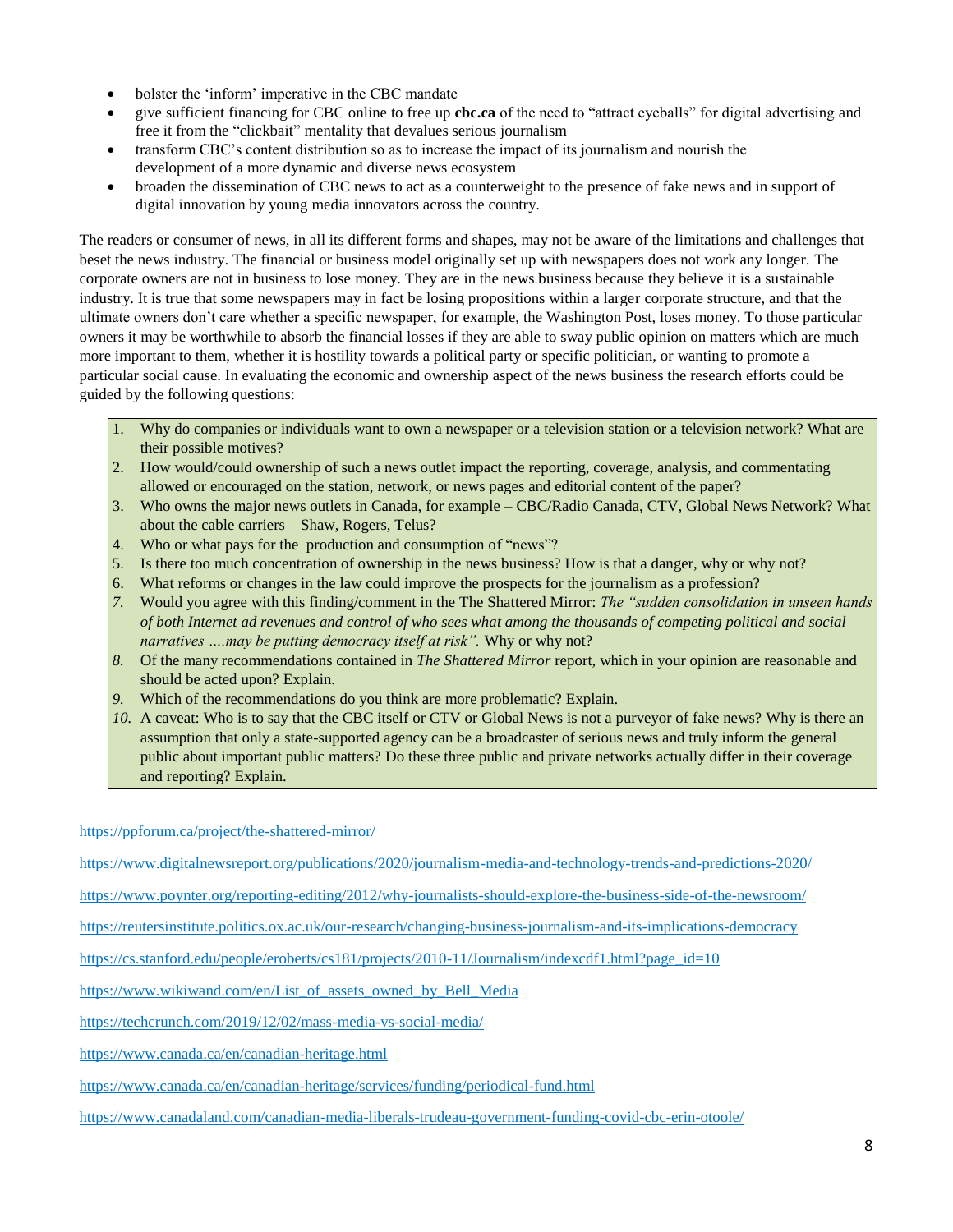# **Institutions or Wireservices**

Newspapers and local television stations, for the most part, do not exist as stand-alone entities. The costs of running a newspaper or t.v. station are prohibitive unless the company or network has deep pockets, a favourable almost closed market, and/or a superb reputation for some special reason and/or draws sufficient advertising revenue to make it an independent viable media source. However, most newspapers and television stations have symbiotic relationship with a larger newtwork. They tend to be members of a chain of papers or television network. Commercial wireservices and television networks are important partners in the news business.



In one of the links below [\(https://www.agilitypr.com/newswires-101/\)](https://www.agilitypr.com/newswires-101/) it is stated that one benefit/value of a news agency is that "in today's changing and competitive media landscape, many outlets now rely on news agencies to provide their baseline news copy. This allows the outlet to employ fewer reporters and redirect resources instead to creating more robust editorial content to give the publication its unique flavour and characteristic 'voice' ". Later in that same article the summary outlines the main uses and value of a wire service

- News wires collect news stories, photographs, columns, and press releases and make them available to a broad network of subscribing journalists and news outlets.
- Not all news wires distribute both news stories and press releases. PR folks are typically referring to the wires that act as press release feeds.
- News wires were created to make journalists' jobs easier. Distribute quality content and style accordingly.
- Most journalists do still use news wires, whether for fact checking, news ideas, or to monitor industry trends.

There are many types of newsservices depending on what kind of news or information one is looking for or wanting to report on. It could be stocks and the market, or sports, or entertainment, or politics. It may also operate on a regional basis or national basis or continental basis. A few are used worldwide. Language makes a difference.

- 1. What are news agencies? How did the AP and Reuters begin?
- 2. How did they impact the gathering, distribution and writing of news reports?
- 3. Are they still crucial to news gathering and reporting? Press releases" Branding? Marketing? Explain
- 4. Have such agencies lost their vital role? Explain
- 5. How do news agencies make/earn their money/revenues?
- 6. Can newswire services be trusted as objective sources of news and accuracy of facts?
- 7. Is the A.P. (Associated Press) and Reuters reliable and free of bias? Explain with examples.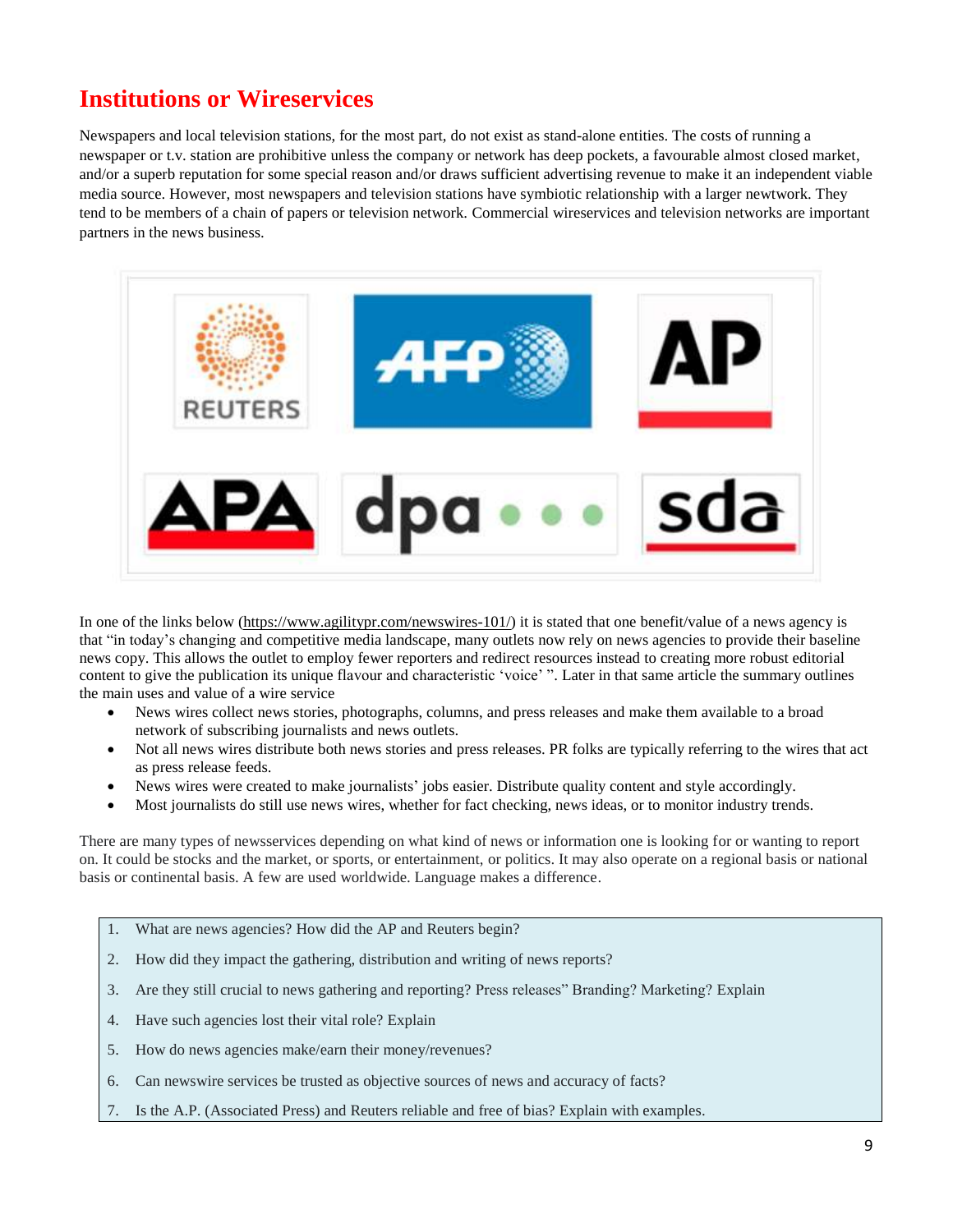- 8. Here is a list of the major world commercial newswire servicesAfrican Press Organization, Business Wire, TASS, Cision, Press Trust of India, Asian News International, Xinhua News Agency, CNW Group. Who owns these different services?
- 9. Does the ownership influence the work of these newswire agencies? How can such agencies be held accountable for what they report?
- 10. Are some more reliable than others?
- 11. What areas of the world do these wireservices serve?
- 12. What is the biggest news organization in the world?
- 13. Here is a list the top 8 largest publicly traded news media companies by market cap as of November 2020: i) News Corp. ii) The New York Times Company.iii) Daily Mail and General Trust plc. iv) Sinclair Broadcasting Co. v) E. W. Scripps. vi) Tribune Media Co. vii) Daily Journal Corporation. viii) Gannett Co.
- 14. What are the largest Canadian news sources?
- 15. Investigate ownership of these Canadian news sources: BNN Canada; Torstar; Globe & Mail; [CTV Inc.?](https://www.google.com/search?q=CTV+Inc.&stick=H4sIAAAAAAAAAONgVuLVT9c3NEwzMEyrKC7OesRowS3w8sc9YSn9SWtOXmPU5OIKzsgvd80rySypFJLmYoOyBKX4uVB18ixi5XAOCVPwzEvWAwBxJTxLVwAAAA&sa=X&ved=2ahUKEwi6sJHp8fD1AhUcjIkEHRcXBewQzIcDKAB6BAgbEAE)
- 16. Who owns Postmedia? (National Post, Toronto Sun, Edmonton Sun, Calgary Sun, Vancouver Sun, etc.)
- 17. Are there any significant independent news sources or television stations left in Canada?

**<https://www.agilitypr.com/newswires-101/>**

**[https://www.forbes.com/sites/cherylsnappconner/2013/08/28/do-press-releases-still-matter-yes-but-not-like-you](https://www.forbes.com/sites/cherylsnappconner/2013/08/28/do-press-releases-still-matter-yes-but-not-like-you-think/?sh=c8765ef1e0a7)[think/?sh=c8765ef1e0a7](https://www.forbes.com/sites/cherylsnappconner/2013/08/28/do-press-releases-still-matter-yes-but-not-like-you-think/?sh=c8765ef1e0a7) <https://www.icfj.org/our-work/state-technology-global-newsrooms>**

**<https://www.investopedia.com/stock-analysis/021815/worlds-top-ten-news-companies-nws-gci-trco-nyt.aspx>**

# **Audiences**: **Consumers of News**

The consumers of news are mostly ordinary people. Not everything that passes for news interests everyone. On this basis the audience needs to be identified, reached and cultivated for success as a business and as an influencer of public opinion. In *The Shattered Mirror* another observation is made to this effect: "What democracy requires is sober attention to political authority. What the public prefers on normal days is clickbait: sensationalism, scandal, sentimentality and novelty. What media proprietors prioritize are profit margins and returns on investment. How can one reconcile the two?"

The reality is that some people do see the news media as biased, irresponsible and hysterical, either enflaming and cheapening public discourse or treating certain viewpoints with utter disregard. This can be seen easily by reading either angry letters to



the editor of major newspapers or the comment sections of internet articles or the postings on Facebook or Twitter. To some extent it may be somewhat justified if one looks at how the mainstream media treats certain topics in a sympathetic manner while opponents of a policy are depicted in harsh terms and'or marginalized. Other critics see news sources as primarily agents of the power structure they are supposed to be monitoring, be it the government or big pharma, or big tech, or the ideological unelected state apparatus/bureaucracy. Yet other critics of media worry that the media's civic mission is undermined by a too cozy relationship to power brokers and thus the mission is too often sacrificed to satisfy the paper's corporate ledgers. [26]

How gullible is the audience and how would that be a problem? The opening for fake news has been created by deeply sociological phenomena related to exclusion and breakdowns in

societal trust and cohesion. Certainly, coverage of the 2020 U.S. election and concerns about the aftermath helped to create a significant group of alienated, aggrieved and distrusting Americans. Now, it is being they learned that President Trump was indeed spied upon, not just when he was a candidate, but even when he was President. Are Canadians now being divided by the mass media's coverage of the vaccine policies of governments and the extraordinary actions taken by federal and provincial governments? Perhaps the bias of the traditional news sources themselves account for the distrust.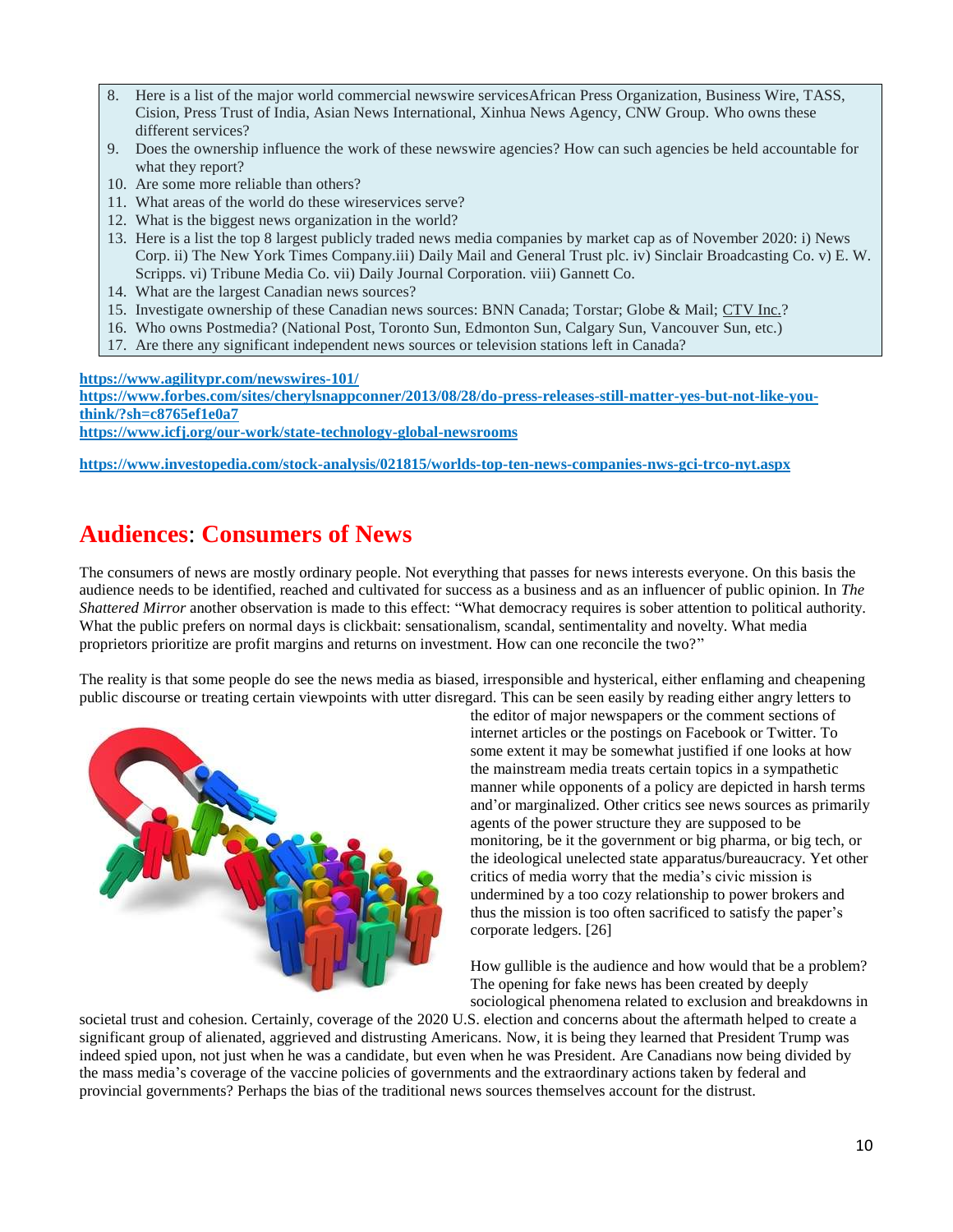A key factor to success in the newspaper and broadcasting businesses is to know the particular audience that they are trying to serve. A good short introduction to this aspect is this

#### **Audience: Definition, 3 Types of Audiences**

To run a successful business, you need to promote and sell your products to a targeted and valuable audience. Finding out the right audience and figuring out their needs and engaging them in the right way, is the biggest challenge for any business. It is no different for the news business.

An audience is a group of readers who read a particular piece of writing. One should anticipate the needs or expectations of your audience in order to convey information or argue for a particular claim. It is important to know your audience before you start writing. It is not a completely hit and miss operation to find out who your audience is or could be. Some features that help build a profile of your readership or viewers may include such things as their age, sex, level of education, economic status, political/social/religious beliefs, race, language, immigration status, urban/rural split, etc. Depending on the subject, one may also want to know what level of information the readers have about the subject (very basic, of a general reader, or that of a specialist or expert). One needs to analyze their audience in order to communicate effectively with them.

Three types of audiences are the "lay" audience, the "managerial" audience, and the "experts." The "lay" audience has no special or expert knowledge. They connect with the human-interest aspect of articles.They usually need background information; they expect more definition and description, and they may want attractive graphics or visuals, colour as well as balck and white. The "managerial" audience may or may have more knowledge than the lay audience about the subject, but they need knowledge so they can make a decision about the issue. Any background information, facts, statistics needed to make a decision should be highlighted. The "experts" may be the most demanding audience in terms of knowledge, presentation, and graphics or visuals. Experts are often "theorists" or "practitioners." For the "expert" audience, document formats are often elaborate and technical, style and vocabulary may be specialized or technical, source citations are reliable and up-to-date, and documentation is accurate.

In conclusion, it is vital to know your audience to shape your message according to the audience. Because there are many audiences choosing to read a daily newspaper, for example, the paper may offer different sections, such that everyone will find something of interest in the paper, whether it is political news, sports, fashion and entertainment, stock marke treports, living styles, book reviews etc. The writers may also vary as to their gae, sex, ethnic composition etc. All these factors go into the make up of the newspaper's writing corps.

#### **Questions**

- 1. Is the audience ultimately the most important component in the whole news cycle?
- 2. How can the aufience imapct the news business?
- 3. How do people access information or what passes as news?
- 4. What do people look for in news reporting?
- 5. How much do the audiences trust the news sources? Which are trusted most and which least and why?

<https://oxfordre.com/communication/view/10.1093/acrefore/9780190228613.001.0001/acrefore-9780190228613-e-845> [https://www.cjr.org/tow\\_center/audience-engagement-journalism.php](https://www.cjr.org/tow_center/audience-engagement-journalism.php) <https://dailyiowan.com/2021/11/04/opinion-how-to-be-a-responsible-news-consumer/> <https://www.iedunote.com/types-of-audience>

<https://open.lib.umn.edu/infostrategies/chapter/4-12-whos-the-audience-for-news/>



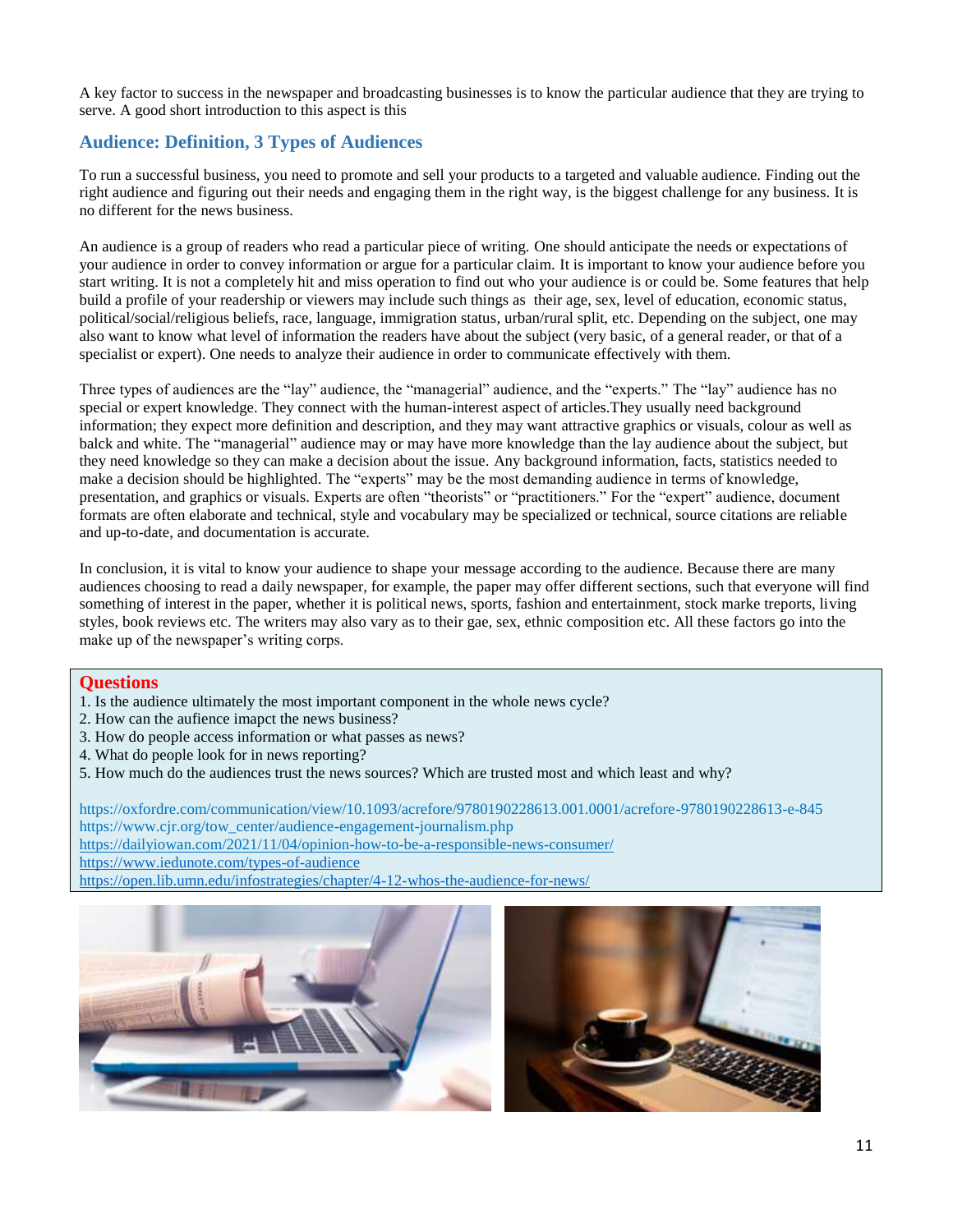# **Part D Case Study I Ukraine-Russia Tensions**

War and foreign policy of nations are complicated things to conduct in secrecy and to cover in the news. There is always the possibility of misunderstanding among the key players and the unintended consequences that may come from careless news reporting and analysis. The other important problem is that news and broadcasting corporations may be themselves duped by government agencies. Who knows when they are being used for nefarious purposes. Imagine how all this plays out in a dangerous situation that exists on the border bewteen Russia and Ukraine. Seemingly, there is distrust between the two sides and the situation is not helped by the intrusion of other interested parties aqnd wider considerations such as; geopolitical



rivalries, national sovereignty and security, economic needs, world military balance of power, conflicting philosophies of life and cultural wars, internal domestic concerns (elections, polls, popular opinion, historical precedents, energy dependence and independence). There are so many conflicting opinions and factors to consider. How would China react? What would NATO actually do? What are the drivers of peace? How are the different television news networks covering the issue? Are they taking an objective stance? Are they being jingoistic? Are they revving things up and egging certain nations on? Who wants war? Why would they want war? Who would gain

from a war in the area? Is it a false flag operation carried out by the Amercian CIA? Is Russia truly intent on capturing more Ukrainian territory?

Have students read or view the sources listed below and determine whether the sources are reliable, independent or biased, and their ultimate trustworthiness as news sources. Have them explain from the source themselves why they reach the conclusion that they do.

<https://www.rt.com/russia/549475-ukrainian-neo-nazis-raise/>

[https://www.theguardian.com/world/live/2022/feb/15/ukraine-crisis-scholz-heads-to-moscow-as-us-tells-citizens-in-belarus-to](https://www.theguardian.com/world/live/2022/feb/15/ukraine-crisis-scholz-heads-to-moscow-as-us-tells-citizens-in-belarus-to-leave)[leave](https://www.theguardian.com/world/live/2022/feb/15/ukraine-crisis-scholz-heads-to-moscow-as-us-tells-citizens-in-belarus-to-leave)

<https://www.theguardian.com/world/video/2022/feb/15/what-exactly-does-putin-want-in-ukraine-video-explainer> <https://www.aljazeera.com/news/2022/2/14/german-chancellor-vows-immediate-sanctions-if-russia-invades>

<https://www.youtube.com/watch?v=VA9CmDVpYO4>

<https://www.youtube.com/watch?v=j4ek-FL8b4o>

<https://www.youtube.com/watch?v=YujeF84QRP0>

<https://www.cnn.com/specials/europe/ukraine>

ukraine<https://www.rt.com/russia/548812-ukraine-splits-biden-chances-invasion/>

<https://www.cnn.com/2022/02/15/europe/ukraine-russia-news-tuesday-troop-pullback-intl/index.html>

#### **Putin says some Russian troops are withdrawing after drills, but skepticism in Ukraine and US remains**

**By [Ivana Kottasová,](https://www.cnn.com/profiles/ivana-kottasova) Nathan Hodge and Uliana Pavlova, CNN** Updated 2:52 PM ET, Tue February 15, 2022

**Kyiv and Moscow (CNN)**[President Vladimir Putin](https://cnn.com/2022/02/14/europe/russia-ukraine-troops-social-media-video-intl/index.html) said Tuesday that Russia was sending [some troops back](http://www.cnn.com/2022/02/15/europe/ukraine-russia-news-tuesday-troop-pullback-intl/index.html) to base after completing drills and that while he is open to further negotiations on the Ukraine crisis, Moscow's security demands were an "unconditional priority."

Russia's claims about troop movements were met with skepticism from Western officials, who said they had seen no evidence that any partial withdrawal had begun.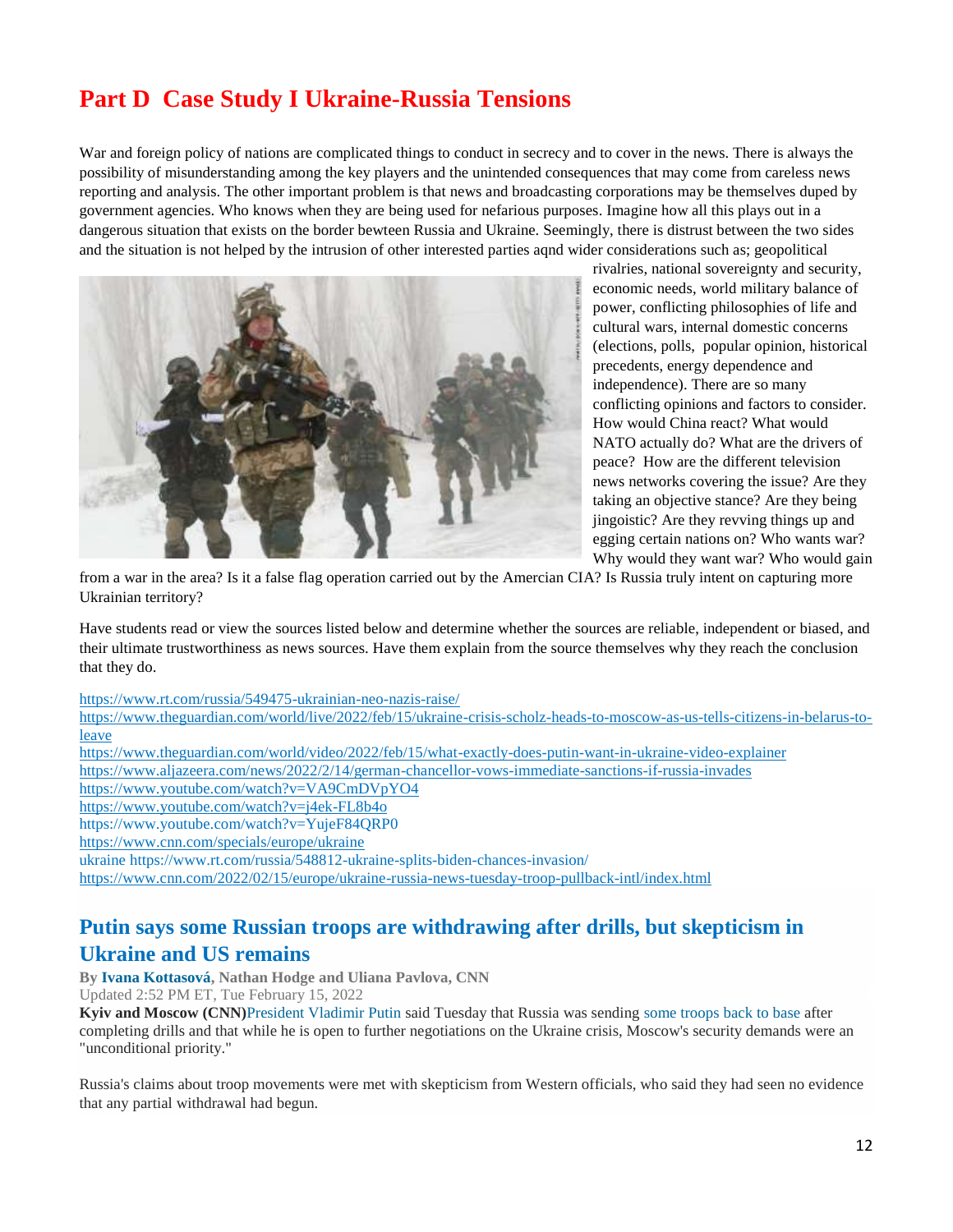Speaking at a news conference in Moscow alongside German Chancellor Olaf Scholz, Putin said he continued to view Western deterrence measures as a "direct and immediate threat to national security."



"The responses we received from the United States and NATO members to security guarantees proposals, in our opinion, do not meet the three basic Russian requirements," Putin said.

"We are ready to continue this joint work further. We are also ready to follow the negotiation track but all issues must be considered as a whole, without being separated from the main Russian proposals, the implementation of which is an unconditional priority for us."

[Russia says it's moving some troops to their bases. What does](https://www.cnn.com/2022/02/15/europe/russia-troops-bases-analysis-intl/index.html)  [this mean?](https://www.cnn.com/2022/02/15/europe/russia-troops-bases-analysis-intl/index.html)

Russia has amassed more than 130,000 troops near Ukraine's border in recent weeks, according to US estimates, raising fears from Western and Ukrainian intelligence officials that an invasion could be imminent.

Among the Kremlin's demands are a guarantee that Ukraine will never be permitted to join NATO and that the alliance roll back

The Economist

its expansion in Eastern Europe. The US and its NATO allies have repeatedly said such proposals are non-starters.

Putin also invoked the word "genocide" Tuesday to describe the situation in territories in eastern Ukraine controlled by Russian-backed separatist militants, calling out the West for what he insinuated was a double standard for justifying military intervention. Claims of discrimination against Russian-speaking populations in Ukraine were one of the justifications Russia used when it annexed Crimea in 2014.

Putin's comments came hours after the Russian defense ministry said some troops from its Southern and Western military districts had begun to return to their home stations.

The announcement did not specify where those troops were permanently based, where they had been exercising, or how many of them were withdrawing, and it was viewed with skepticism by officials from Ukraine, the US and NATO, who called on Russia to provide proof it was willing to deescalate the crisis on the border.

"Various statements are constantly being made from the Russian Federation, so we already have a rule: 'Do not hear and then believe. But do see and then believe,'" Ukrainian Foreign Minister Dmytro Kuleba told a news conference in Kyiv. "When we see the withdrawal, then we will believe in de-escalation."

NATO Secretary General Jens Stoltenberg said the alliance had not yet seen "any sign of deescalation on the ground," but added that "signs from Moscow that diplomacy should continue" were grounds for cautious optimism.

Personnel from Russia's Southern military district began returning to base from Crimea -- the territory annexed by Russia from Ukraine in 2014 -- following the conclusion of exercises, state news agency RIA-Novosti reported Tuesday, citing Southern military district spokesperson Col. Vadim Astafyev.

"The personnel of the battalion tactical groups made marches to the areas of railway stations, where the loading of military equipment on the echelons is organized. Heavy tracked armored vehicles -- tanks, infantry fighting vehicles and self-propelled artillery -- are fixed on the platforms of the wagons, Astafyev said.

Earlier Tuesday, Major General Igor Konashenkov, spokesman for the Russian defense ministry, announced the troop movements but also added that large-scale drills would continue.

"In the armed forces of the Russian Federation, a complex of large-scale operational training measures by the forces continues, with almost all military districts, fleets and airborne troops taking part in them," he said. "As part of the test of the reaction forces of the Union State, a joint Russian-Belarusian exercise 'Allied Resolve-2022' is being held on the territory of the Republic of Belarus."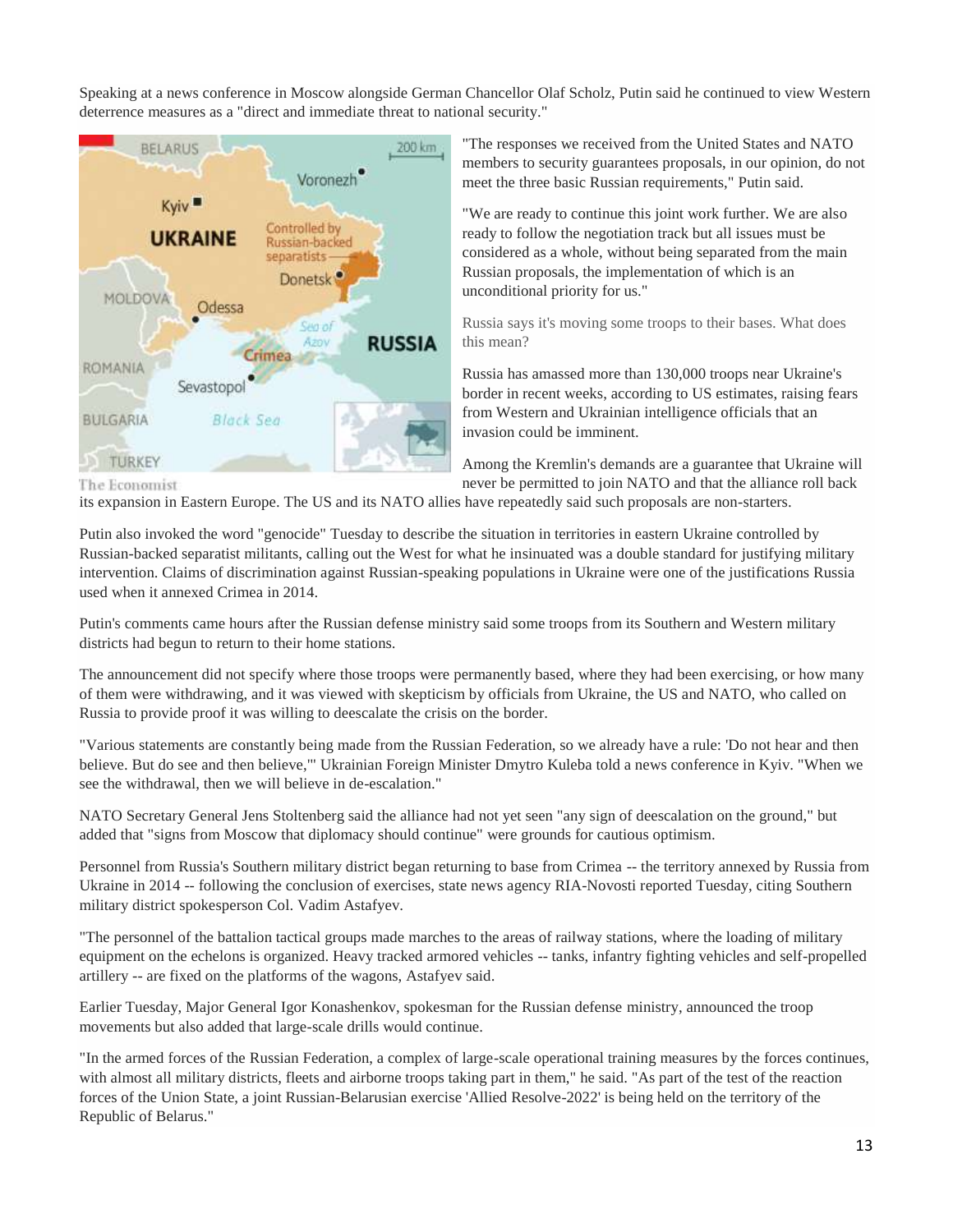Konashenkov also said a series of naval drills -- involving surface ships, submarines and naval aviation -- was underway both in "operationally important areas of the world's oceans" and in the waters adjacent to the territory of Russia. "Exercises are continuing with formations and military units at other training grounds on the territory of the Russian Federation," he added.

The Kremlin's troop announcement came a day after Russian Foreign Minister Sergey Lavrov said there was still room for a diplomatic solution to the crisis.

In a carefully choreographed meeting that was shown on Russian television on Monday, [President Vladimir Putin](http://www.cnn.com/2022/02/15/politics/russia-ukraine-politics-us-putin-diplomacy/index.html) asked Lavrov: is there a "chance to reach an agreement with our partners on key issues that are of concern to us, or is it just an attempt to drag us into an endless negotiation process that has no logical resolution?"

Seated at the opposite end of a very long table, Lavrov responded: "If we are ready to listen to some counter-proposals, it seems to me that our possibilities are far from being exhausted."

NATO's Stoltenberg on Tuesday expressed hope that a war could be avoided, but said the alliance would not compromise on its core principles.

"Everything is now in place for a new attack, but Russia still has time to step back from the brink, stop preparing for war and start working for a peaceful solution," Stoltenberg told a news conference in Brussels on Tuesday.



In this photo taken from video provided by the Russian Defense Ministry on Tuesday, Russian armored vehicles are loaded onto railway platforms after the end of military drills.

The flurry of high-profile diplomacy continued Tuesday with Scholz becoming the latest leader to travel to Moscow for talks.

Scholz, who was meeting Putin for the first time as the German Chancellor, said it was the leaders' "damned duty to prevent a war in Europe."

"For us Germans, but also for all Europeans, it is important that sustainable security cannot be achieved against Russia, but only with Russia," Scholz said.

However, while Scholz was urging de-escalation, he didn't shy away from criticizing Russia, specifically mentioning the jailed opposition leader Alexey Navalny, who is currently facing another trial. "As far as Mr. Navalny is concerned, my position is very clear, this is not compatible with the principles of the rule of law."

Meanwhile, US ambassador to NATO Julianne Smith said Tuesday the US was "monitoring the situation" after the Kremlin's troop announcement, but added that the US "will have to verify" any claims of a potential move towards deescalation by

Russia. "We have noticed today that Russia is claiming that they are moving towards some sort of de-escalation. We are monitoring the situation," Smith said. "We will have to verify whether or not that is in fact the case.

Speaking during a press briefing in Brussels, the US ambassador further noted that Russia "made a similar claim" regarding a potential deescalation of tensions in December, but this later proved false.

But while the Kremlin was talking about troops returning home, satellite images released by Maxar Technologies revealed fresh signs of a Russian buildup. An analysis of the images

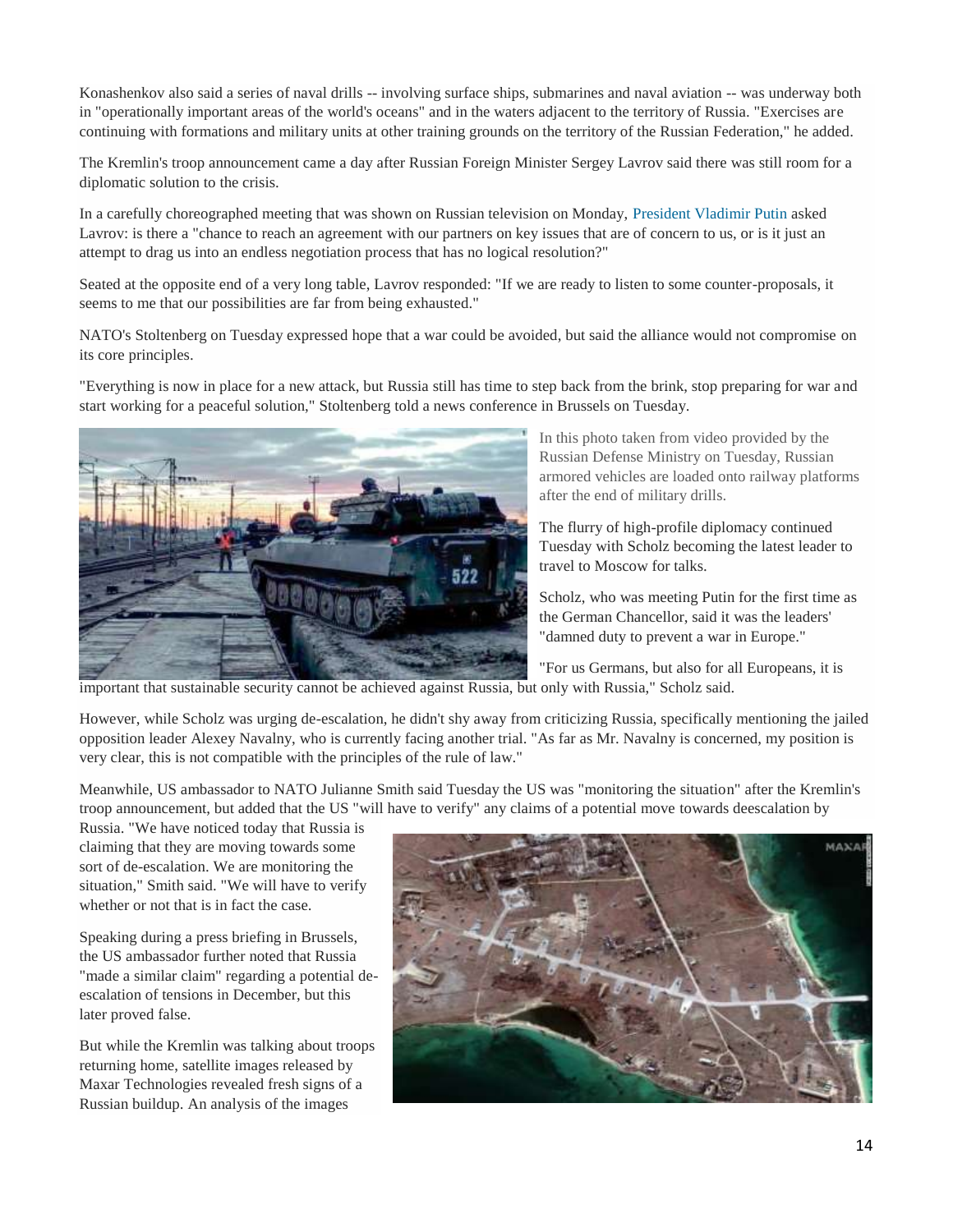showed that at least 60 helicopters had landed within the past few days at a previously vacant airbase in Russian-occupied Crimea.

The helicopters are a mixture of transport and attack aircraft. Archival satellite imagery reviewed by CNN indicates the base at Donuzlav Lake on the northwest coast of Crimea has been vacant since at least 2003.

UK Prime Minister Boris Johnson told reporters Tuesday that he was not encouraged by the latest intelligence on Russia's buildup around Ukraine and said western leaders were receiving "mixed signals" from Moscow.

"We've got Russian field hospitals being constructed near the border with Ukraine, in Belarus for [what] only can be construed as a preparation for an invasion," Johnson said. "You've got more battalion tactical groups actually being brought closer to the border with Ukraine, according to the intelligence that we're seeing."

Meanwhile, Kremlin spokesperson Dmitry Peskov gave a noncommittal response Tuesday when asked about a move by Russian lawmakers to appeal to President Putin to recognize two breakaway regions in eastern Ukraine as independent. Donetsk and Luhank have been controlled by pro-Russian separatists since 2014.

Asked in a conference call with reporters about the legislative action, Peskov said: "No one remains indifferent to the fate of Donbas. But still, Russia has repeatedly declared that it remains committed to the Minsk package of measures, and that Russia is in favor of the implementation of the entire Minsk plan as soon as possible, in the sequence that exists."

Donbas refers to the territories in eastern Ukraine controlled by Russia-backed separatist militants.

Asked about the issue during the news conference with Scholz, Putin said there were "mass and systematic violations of human rights in Ukraine and outright discrimination of Russian speaking citizens on legislative level."

Putin responded abruptly when Scholz expressed hope for a peaceful resolution in Ukraine, after recalling NATO's military intervention in response to the danger of genocide in the former Yugoslavia. "According to our estimates, what is happening in the Donbas today is genocide," Putin responded.

Putin has spoken repeatedly about what he describes as the violation of the rights of ethnic Russians and Russian speakers in Ukraine and elsewhere, and has stated that it is within Russia's rights to intervene militarily to protect them.

It was not the first time he's used the word "genocide" to describe what he calls Russophobia or discrimination against Russian speakers in eastern Ukraine. It's a term -- much like the word "fascist" -- that can be thrown around loosely in Russian political speech and does not necessarily imply direct comparison to internationally defined and recognized cases of genocide.

*CNN's Uliana Pavlova, Darya Tarasova and Nathan Hodge reported from Moscow, while CNN's Ivana Kottasová, Tim Lister, Jim Sciutto and Olga Voytovich reported from Kyiv.*

#### **Ouestions**

- 1.Are there clear disagreements between Russia and Ukraine?
- 2. What are the main issues causing the problems?
- 3. What specific actions taken by Russia is creating the fear and tensions along the border according to CNN?

4. What justification does Russia offer for their border actions?

5. Which nations are playing a role as potential peace-keepers or negotiators? Why would those nations be involved in this way?

6. What complaints/grievances do the Russians have toward NATO?

7. Overall, does the CNN article provide an objective analysis of what is going on? Explain.

# **Part E Pro and Con: Trucker Convoy**

The difficulty of being objective in covering a news story can be easily seen in these contrasting descriptions of what has been going on in Ottawa. The same set of events are portrayed so differently that one could get the impression that the reports are speaking about different planets or different nations. Please also note the dates of the reports. The situation now has transformed into a much more serious problem with Prime Minister Trudeau refusing to talk with the truckers and instead invoking the Emergencies Act with all that such an action entails.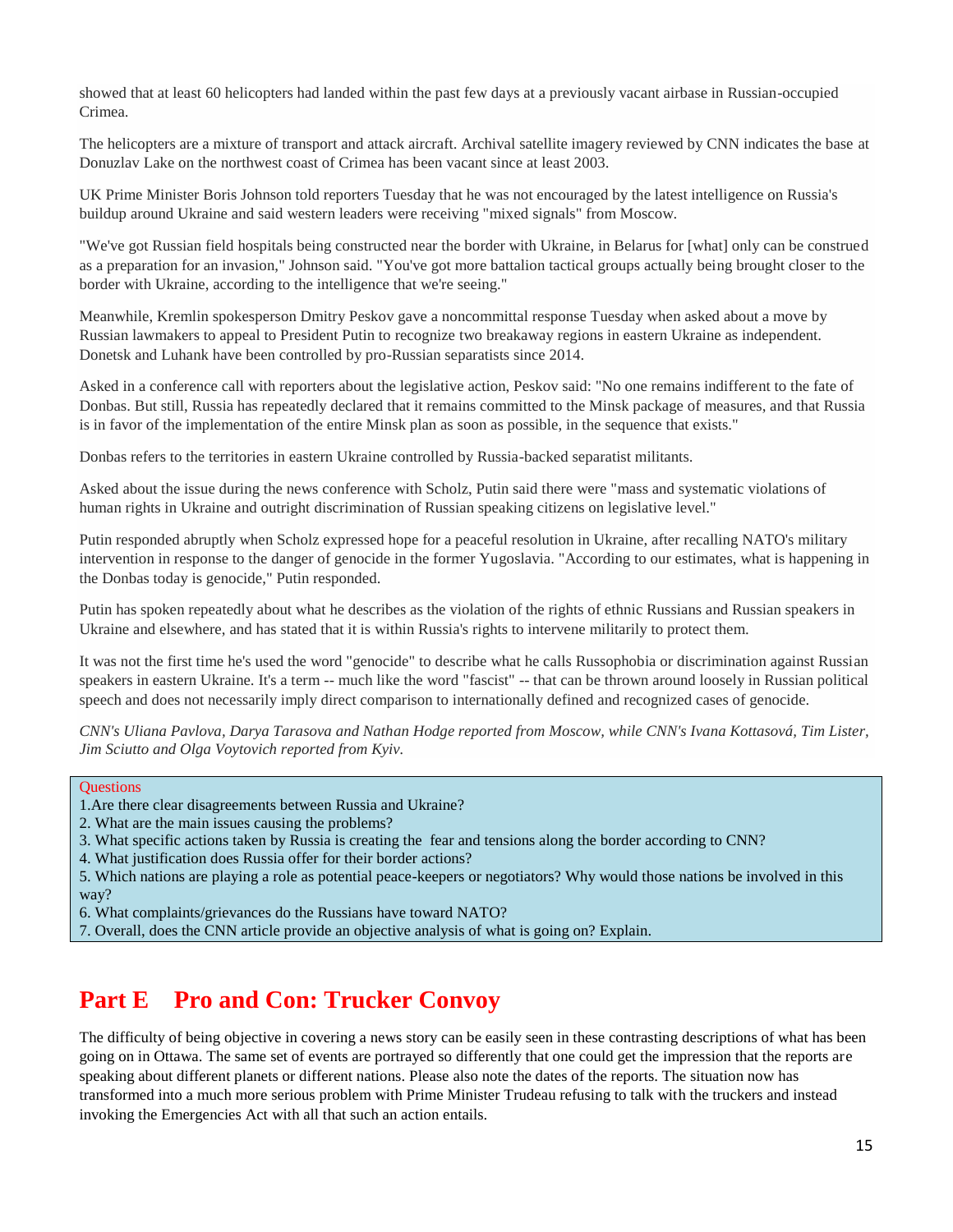Here are perspectives from an external French observer of the trucker convoy, the Toronto Star, Globe & Mail, Ottawa based CBC reporter, and a group called Cultural Action Party Of Canada. Some see it as a challenge and resistance to globalists and

admired for their stance, thus inspiring others to emulate their efforts in other nations, New Zealand, Australia, France, Belgium, etc. Others take the point of view that the truckers are a lawless, selfish minority group attempting to overthrow the legally elected government system with their demands, and thus need to be corraled and sent packing home, even if it takes police action.

Some prominent pundits outside Canada provide a sympathetic view of the protest, seeing the truckers more as heroes and even leading the world to oppose the tyranny of globalism (e.g. satirical video of British comedian Russell



Brand and another where Canadian journalist Mark Steyn interviewed fellow Canadian Rex Murphy on GBNews, and Tucker Carlson on Fox News).

<https://www.youtube.com/watch?v=6kxw5GFJjFc>starts at 27:07 minute mark

<https://www.youtube.com/watch?v=DtUJpWYtGWM> Now it Makes Sense British comedian Russell Brand

<https://video.foxnews.com/v/6297540053001#sp=show-clips>

**<https://www.rt.com/news/548915-freedom-convoy-canada-hysteria/>** Why the Freedom Convoy is provoking unprecedented hysteria

The fact that it's ordinary people behind the Freedom Convoy, rather than professional activists, has caused alarm among the ruling class

#### **[Rachel Marsden](https://www.rt.com/op-ed/authors/rachel-marsden/)**

*Rachel Marsden is a columnist, political strategist and host of an independently produced French-language program that airs on Sputnik France. Her website can be found at [rachelmarsden.com](http://www.rachelmarsden.com/)*

[<reply+svb6l&17ehsi&&5e11f115542c4996f72d25e9d6ed3542495000cdd4f04d3c51c92cc2d807e971@mg1.substack.com>](mailto:reply+svb6l&17ehsi&&5e11f115542c4996f72d25e9d6ed3542495000cdd4f04d3c51c92cc2d807e971@mg1.substack.com)

#### **Cultural Action Party Of Canada**

What should be unfathomable is today a reality. The polarization of media coverage has spread far beyond Canadian borders. **United States, U.K., Australia, France** and other western countries are now reporting on the debacle in Ottawa.

**[https://www.thestar.com/news/canada/2022/02/07/heres-how-canadas-freedom-convoy-is-being-described-by-media](https://www.thestar.com/news/canada/2022/02/07/heres-how-canadas-freedom-convoy-is-being-described-by-media-around-the-world.html)[around-the-world.html](https://www.thestar.com/news/canada/2022/02/07/heres-how-canadas-freedom-convoy-is-being-described-by-media-around-the-world.html)**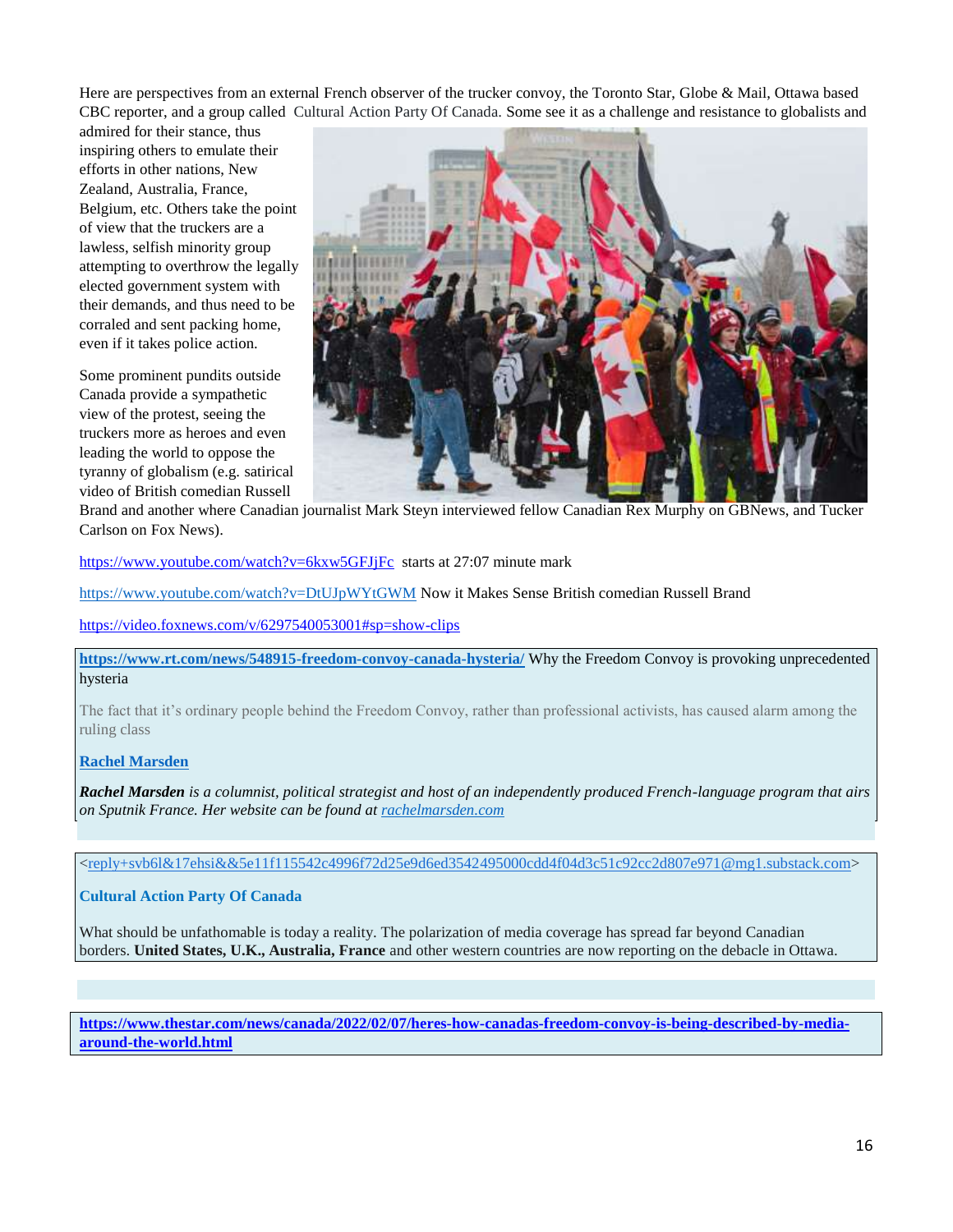#### **Here's how Canada's 'Freedom Convoy' is being described by media around the world**

**Media outlets across the globe — from France to India — have covered the demonstrations in Canada's capital with varying takes on what the convoy means and represents.**

By Star staff Mon., Feb. 7, 2022

**[https://www.theglobeandmail.com/opinion/article-the-trucker-convoy-shows-how-canadians-are-being-sucked-into](https://www.theglobeandmail.com/opinion/article-the-trucker-convoy-shows-how-canadians-are-being-sucked-into-larger/)[larger/](https://www.theglobeandmail.com/opinion/article-the-trucker-convoy-shows-how-canadians-are-being-sucked-into-larger/)**

**The trucker convoy shows how Canadians are being sucked into larger conspiratorial narratives**

Daniel Panneton special to the Globe and Mail published february 11, 2022 Daniel Panneton is a writer, educator and online hate researcher based in Toronto. In his opinion piece he decries the harm being done by "right wing extremists" who are taking advantage of some minor issues associated with the pandemic and going the conspiratorial route with them thus creating more division and a certain social instability with their views.

**A more nuanced report from a CBC reporter based in Ottawa.**

**<https://www.cbc.ca/news/canada/faith-convoy-truckers-1.6350538>**

Jorge Barrera

**For many inside the Freedom Convoy, faith fuels the resistance** Some protesters say they went to Ottawa on God's instruction

<https://www.cbc.ca/player/news/tv%20shows/the%20national/at%20issue>January 27-28

<https://www.cbc.ca/player/news/tv%20shows/the%20national/at%20issue> February 10 **At Issues** panel discussing whether politicians are doing enough about the protests and blockades

[https://ottawacitizen.com/news/local-news/truck-convoy-day-18-in-ottawa-noon-deadline-in-mayors-deal-with-convoy-pm](https://ottawacitizen.com/news/local-news/truck-convoy-day-18-in-ottawa-noon-deadline-in-mayors-deal-with-convoy-pm-talking-to-premiers)[talking-to-premiers](https://ottawacitizen.com/news/local-news/truck-convoy-day-18-in-ottawa-noon-deadline-in-mayors-deal-with-convoy-pm-talking-to-premiers) What the local Ottawa Citizen newspaper says about the truck convoy protest

### **Questions**

From the news reports viewed and cited above have students address the following questions:

- 1. Do we learn what are the clear demands of the truckers in the Ottawa convoy?
- 2. Do we know clearly know who the organizers are?

3. Do we have a better understanding of what are the key issues at stake?

4. How is the situation and the federal government's response uniting or dividing the Canadian people? Have the opposition parties in Parliament recived any critique from the press?

- 5. Are there dangers to Canadian democracy? Does the danger come from the truckers or from the government's response?
- 6. What are the different motivations of the truckers? Economic? Political? Spiritual? Social? Patriotism? Anger? Distrust?
- 7. Has the protest evolved over the duration of three weeks plus?

8. Has media coverage evolved over the same period of time? Explain.

9. Why has there been international attention paid to this Canadian event, where normally Canada is never in the news internationally?

10. Has the media helped to clarify the issues or exacerbated the situation with the content and the style of its reporting?

11. Does the reporting reflect the news media's attitude toward the pandemic itself ?(general support for the narrative presented by the government, health authorities, pharmaceuticals companies) rather than an objective, measured approach respectful of a variety of opinions and allowing transparent presentation of facts that may contradict that same majority narrative?

12. Some critics comaplain that Canadians have to rely on foreign sources for news because the Canadian sources are too biased and not trustworthy. Would you agree or disagree with this characterization? Why or why not?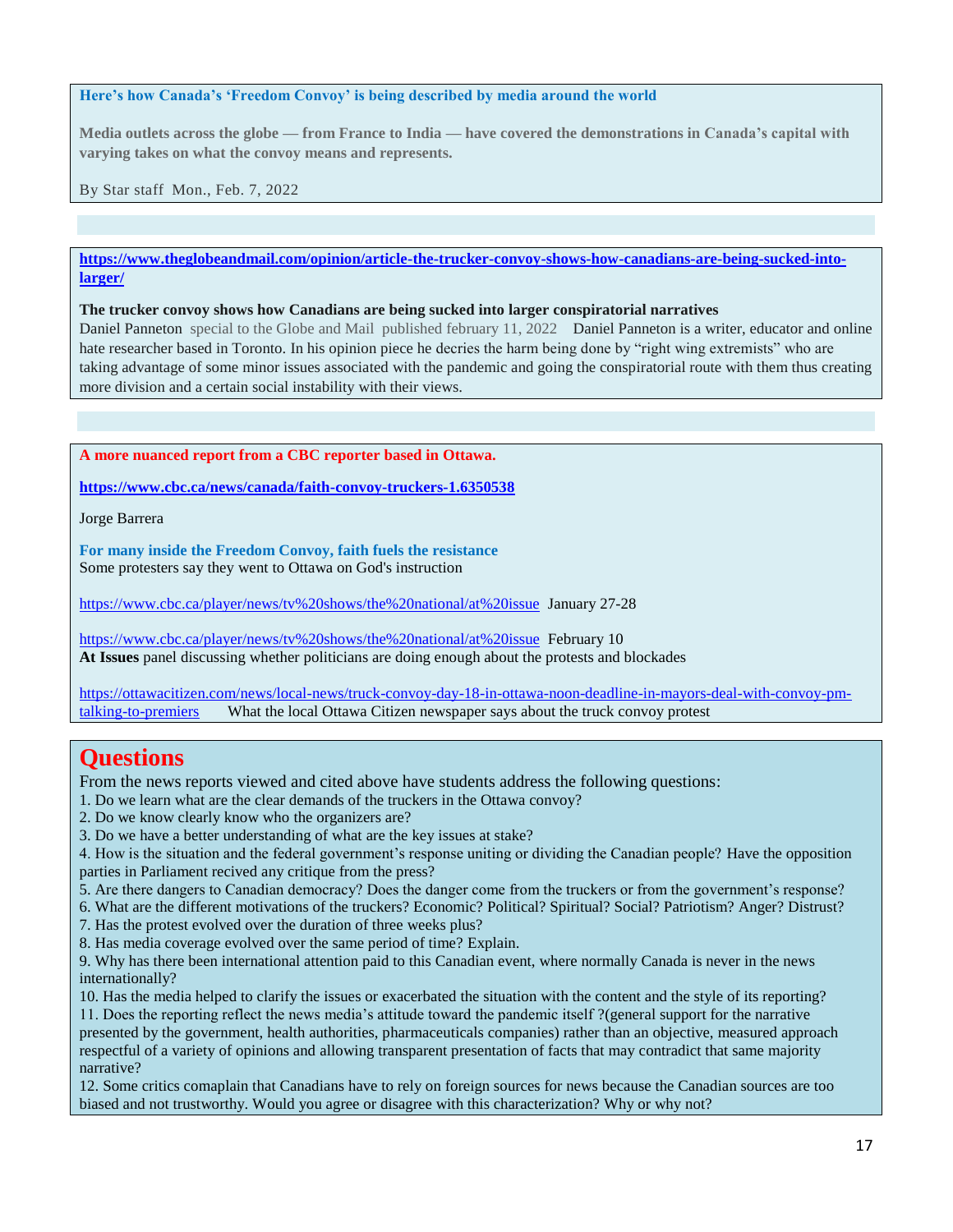# **A Special Case of Bias: Social Conservatism in Canada**

We have already seen in the section on audiences the importance of trying to reach all sectors of the public if the newspaper or broadcasting network wishes to be representative of the full range of public opinions on any number of public issues. But it appears that certain public social issues receive short shrift, no attention or consistently biased negative coverage. It is not healthy for a pluralist democracy if the secular, progressive world view is dominant everywhere, on all digital platforms, television and remaining newspapers when it comes to issues like abortion, pornography, medical interventions, euthanasia, freedom of the press, free speech, parental rights, freedom of religion, religious persecution, and other serious social issues. As some critics put it, the choir may have tenors, baritones and bass, altos, contraltos and sopranos, but if all sing the same tune from the same limited, pre-approved song repertoire there is no real learning, no genuine reflection of the many rich and varied songs sung in the land. If one excludes people from the public songfest the society loses much of its flavour, harmony and freedom. How did "equality", "inclusion", "diversity" and"tolerance", for example, important as these values are, become the priorities over truth, love, real compassion, social justice and the common good of society? With respect to social issues, is it the case that the audience does not want to hear or read about them, or is it the case that the media deliberately chooses to



disregard those issues because the issues do not reflect their own world view?

Decades ago there was robust debate and frequent coverage of social conservative views especially around election times. But such values and opinions are today dismissed as if they do not belong in polite company and hence not worthy of any real attention in the public square. Most political pundits present the social conservative sector as an obstacle to the full development of progressive policies and programs in Canada; and they also atrribute the failure of the Conservative Party to win elections, and therefore the privilege of governing, to its inability to harness the social conservative base of that

party. One of the few times that a columnist has been given an opportunity to opine on this topic was March, 2021 in the pages of the National Post newspaper. (see the article below). But many pieces of legislation have been passed in the past five years

by the Canadian parliament and some observers chanrge that virtually nothing has been said by MSM in opposition to those bills passed into law – whether it was euthanasia, then expansion of same, laws to ban 'conversion therapy", laws establishing bubble zones around hospitals, regulations denying summer jobs to organizations unless they signed an attestation on the application form, or upcoming moves like threatening to take away charitable status from crisis pregnancy centres, laws overriding the conscience rights of doctors and other health personnel, or simply ignoring the well-attended Marches for Life in Ottawa, or the refusal of municipalities to permit prolife advertising on buses, or concealing abortion statistics, etc. The pretense is that these social and moral issues are of no interest and no consequence in the public square. Therefore, print and broadcast journalism need not take them into account.

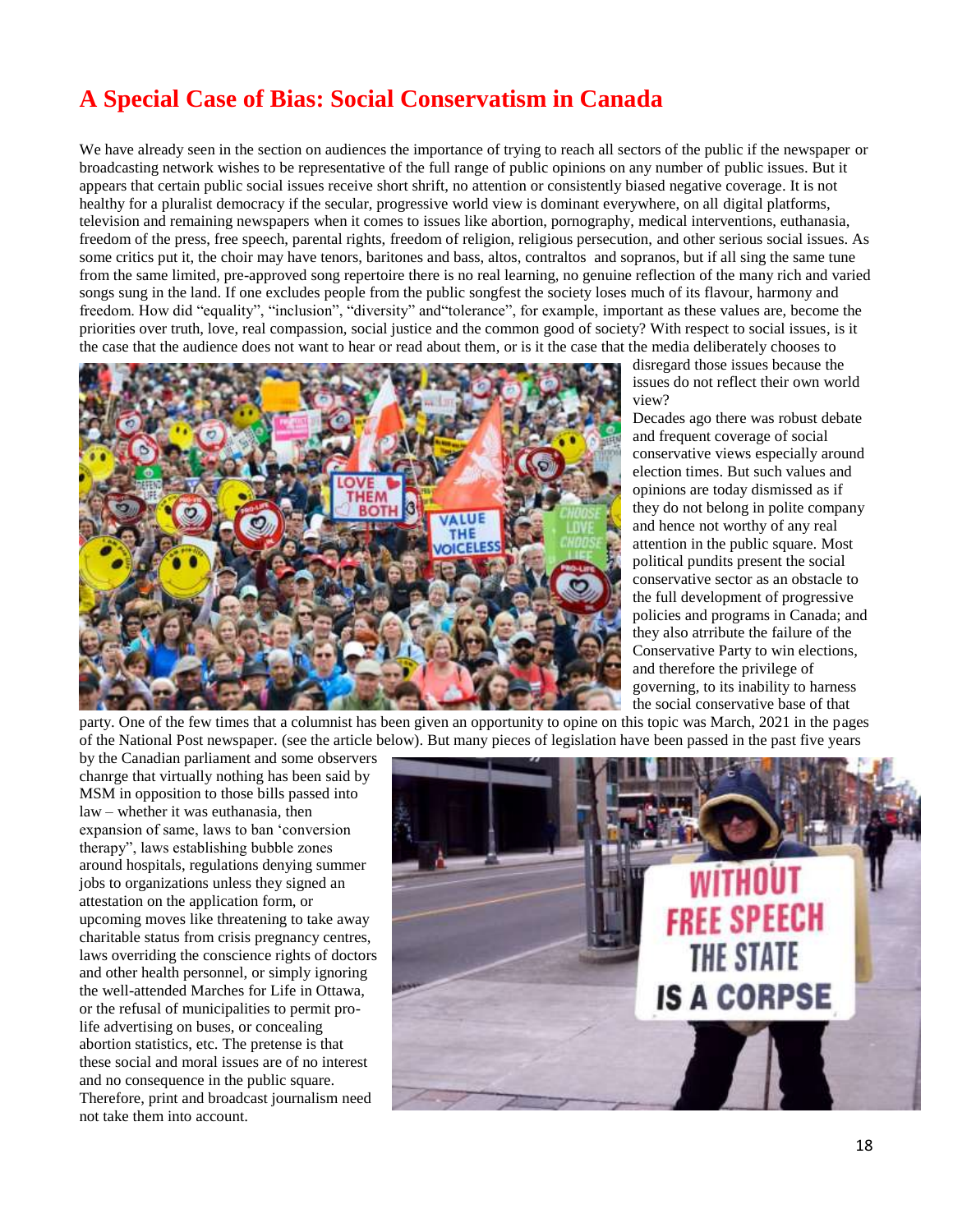#### <https://nationalpost.com/opinion/opinion-why-social-conservatism-is-the-only-true-conservatism>

#### **Why social conservatism is the only true conservatism** *The pandemic has exposed serious social and*

*economic challenges that conservatives should be ready to address* **Ben Woodfinden** March 17, 2021

A concern for the "social" should be at the centre of any substantive conservative agenda, writes Ben Woodfinden in advance of the Conservative Party of Canada's policy convention scheduled for March 18 - 20, 2021.

Party conventions present both opportunities and potential perils for parties and their leaders. It looked like the latter scenario was a possibility for the upcoming Conservative party convention, with social conservative groups poised to make a big splash



after significant efforts to organize convention delegates. But no particularly controversial resolutions, and no resolutions concerning abortion, made it into the convention policy debates, temporarily averting some of the inevitable questions Erin O'Toole will continue to face about social conservatism within the Conservative party. Had the issue of abortion made its way into the policy discussions, an inevitable round of the frequently recurring "is there a place for social conservatives in the Conservative party?" debate would likely have flared up. These debates are repetitive, and social conservatives are the consistent scapegoats for Conservative electoral defeats.

#### *photo by getty images*

The only viable path forward for the Conservatives, according to many, is a party that dumps the social

conservative "albatross" and becomes a fiscally conservative, socially progressive organization. Social conservatives meanwhile insist they are a crucial part of the Conservative coalition and that the addition/subtraction approach is a losing strategy that won't lead to an electoral bonanza. *There's got to be more to conservatism than this.*

These debates go nowhere. They obfuscate what conservatism is and ought to be about, built on top of a misguided, siloed approach to politics that reduces politics to "economic" and "social" issues and then divorces them from one another. Social conservatism in Canada is narrowly defined, both by opponents and by some of its vocal proponents, as largely being about two hot-button topics: abortion/life issues and LGBTQ issues. But reducing the entirety of conservative concerns with the "social" to a few hot-button issues does no one any favours.

It's not that these debates don't matter or that social conservatives can or should just be ignored, it's that it produces stunted and superficial debates within conservatism, and makes being a "respectable" conservative about little more than being a liberal who prefers marginally lower levels of public spending. There's got to be more to conservatism than this, and returning to what the broader conservative concern for the "social" is really about helps us get beyond these dead ends and tired tropes. Social conservatism, properly understood, is about a concern for the health and well-being of the social world, and with the fabric and institutions that help people lead good lives in a free and flourishing society. This is perhaps the foundational and central insight of anglo-conservatism, and if we're conservatives it's because we're ultimately trying to conserve something. We live in the social world, this is where we learn how to be free and how to live well. It's in these institutions where we ultimately find meaning and purpose. Preserving and maintaining the health of these social institutions should be among the most fundamental goals of serious conservatism.

But a recognition of the centrality of social institutions should also involve a recognition that social conditions cannot be divorced from economic and material conditions. Economic and social conservatism cannot just be separated from one another. Starting with this more classical conservative insight not only makes social conservatism about more than a few single issues, it means we should consider an economic question with a concern for the social in mind. Conservatives have no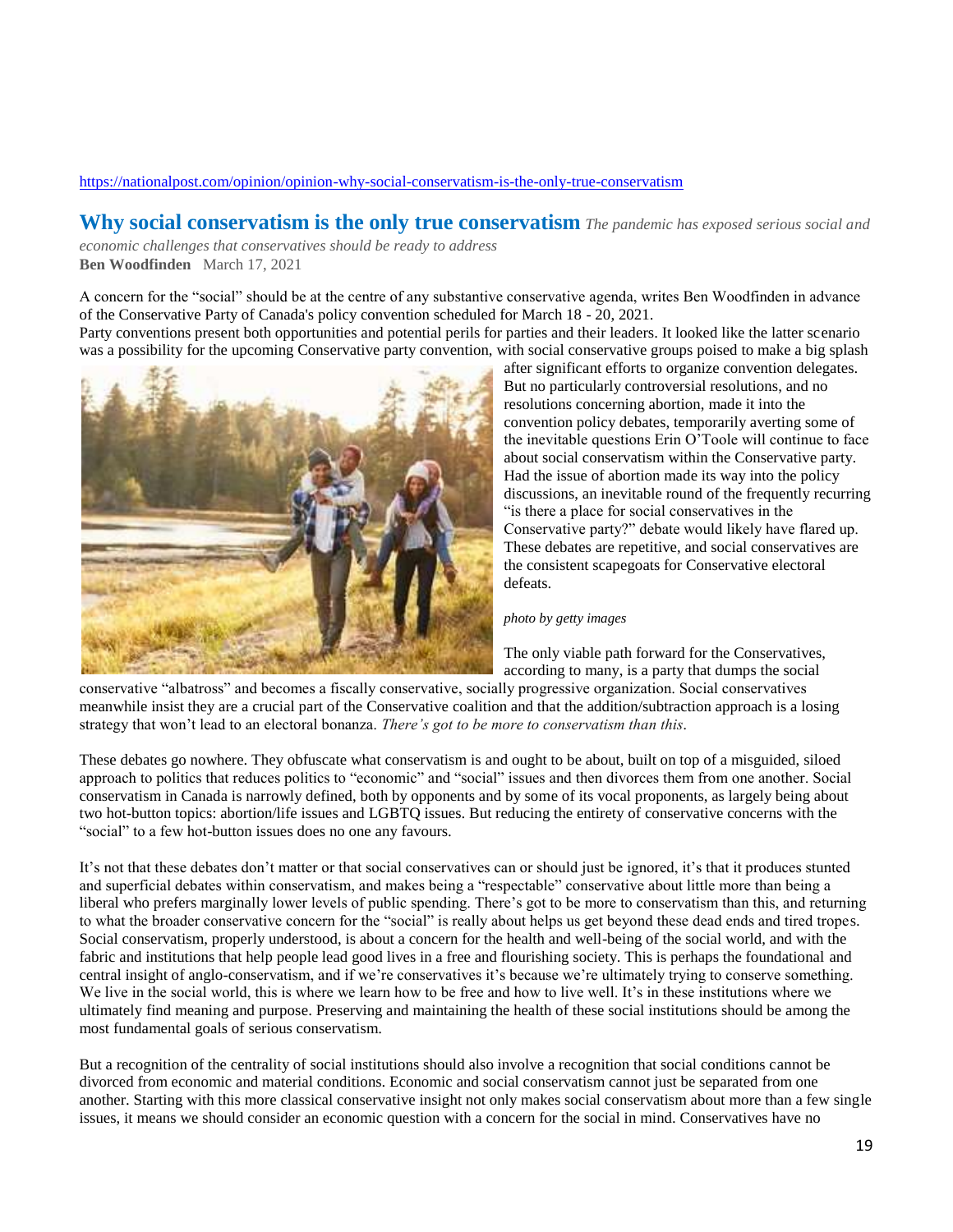problem applying structural talk and insights about things like incentives to purely economic issues, things like labour markets and taxation, but don't spend nearly as much time applying similar insights into the social realm.

Take a classic conservative issue: family formation. You can't seriously say the family is the bedrock of civilization and then prima facie reject, for ideological reasons, a proactive government role in supporting families. If you're concerned with family formation and helping ensure Canadians are easily able to start families, you can't just wax lyrical about family values, you've got to make sure the conditions under which people are making decisions and choices are ones that encourage and don't discourage family formation.

We face social challenges exacerbated and exposed by the pandemic — from a baby bust to a loneliness epidemic to the appalling state of long-term care homes — that point to an underlying fragility of our social institutions and fabric that needs to be addressed. Conservatives should be among the loudest voices in trying to deal with these social challenges. But debates around social conservatism stunt the development of such an agenda, and conservatives would do well to move beyond siloed economic and social thinking and reintegrate their social concerns with a focus on economic conditions as well. Debates around hot-button social issues aren't just going to disappear and they are debates conservatives should be having, but they can't distract conservatives from a concern for the broader social fabric. A concern for the "social" should be at the centre of any substantive conservative agenda and we shouldn't even need to call this social conservatism, it should simply be conservatism.

*Ben Woodfinden is a doctoral candidate and political theorist at McGill University in Montreal. This column has been adapted from a [longer essay](https://thedominion.substack.com/p/a-renewed-social-conservative-agenda) in the author's newsletter, [The Dominion.](https://thedominion.substack.com/)*

#### **Questions**

1. How does Woodfinden define social and social conservatism? How is his definition broader, more inclusive and more accurate than the usual impression created by political observers of whatever stripe?

- 2. How does he connect the economic question to the social institutions in need of conservation?
- 3. How does the example of family formation bring this problem into relief?
- 4. What is the basic plea that Woodfinden is making?
- 5. Would one expect to find an article like this in the pages of the Toronto Star? Explain.
- 6. What about in the Toronto Sun? Explain.
- 7. Is there a social conservative streak running in the truck convoy protest?
- 8. Are social conservatives the target group in the declaration of the Emergencies Act?

9. Assess the treatment of social conservative issues within the media framework presented in the introduction to this learning resource – content, technology, etc.

10. Is the Canadian media serving the full gamut of opinions and values to be found among the Canadian populace? Explain.

#### **Afterthought**

We introduced the theme of media bias with an article by Sr. Helena Burns. Perhaps it's fitting to hark back to her writings and note her February 13 article in the same Catholic Register [\(https://www.catholicregister.org/opinion/columnists/item/34016-sr](https://www.catholicregister.org/opinion/columnists/item/34016-sr-helena-burns-divide-and-conquer-never-in-canada)[helena-burns-divide-and-conquer-never-in-canada\)](https://www.catholicregister.org/opinion/columnists/item/34016-sr-helena-burns-divide-and-conquer-never-in-canada). In this most recent article Sr. Helena raises the spectre of a collusion between some news sources and governments. She suggests that any society needs to be vigilant about the relationship of the

news business to government, various elites, corporations, financial insitutions, big tech companies. She cautions about the creation of fear and the use of psychological warfare to divide and control society. Is this what is happening in Canada as we speak? Is there a national crisis and what are the prospects for handling it successfully? What is the responsibility of media?